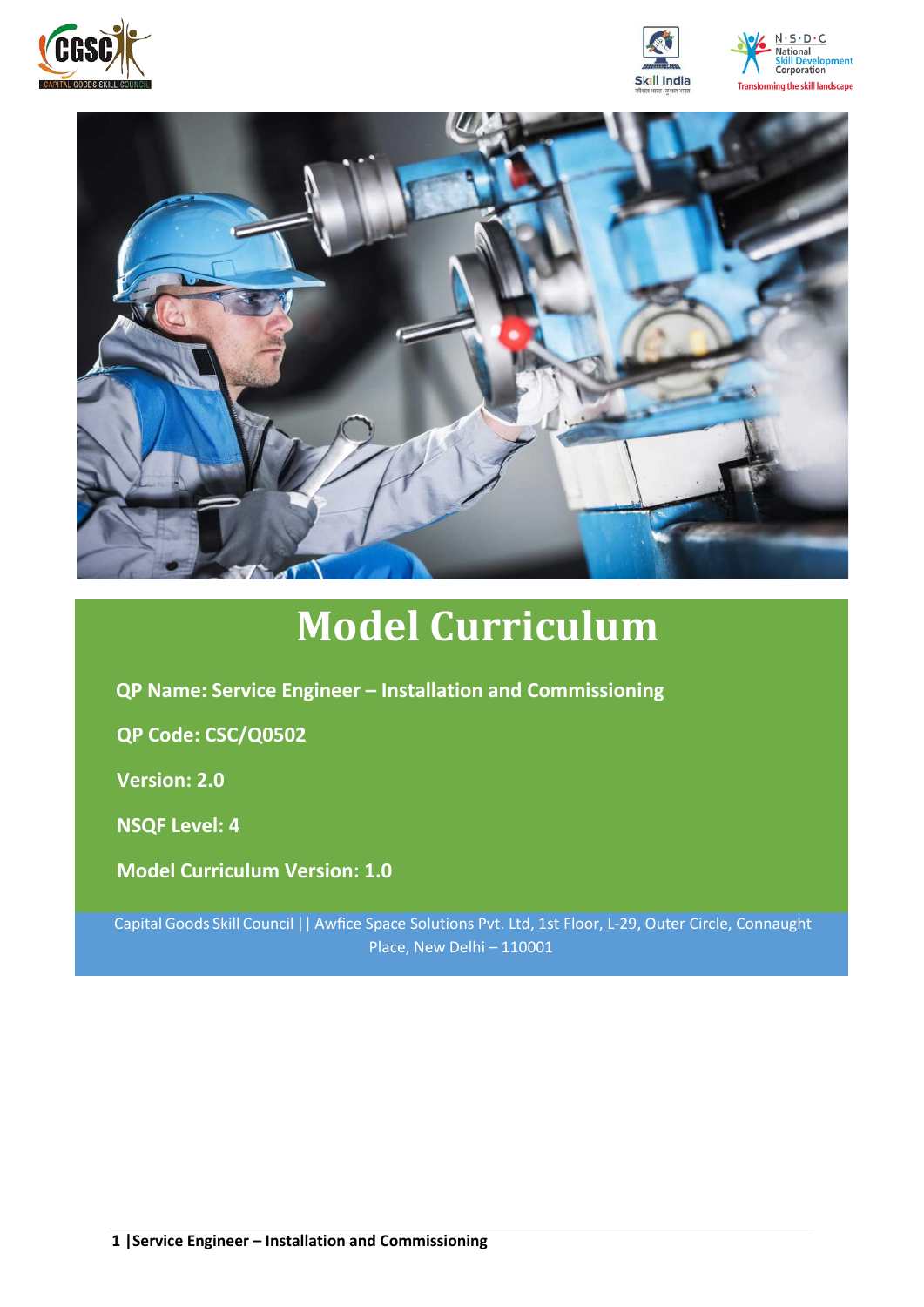



## **Table of Contents**

| Module 1: Introduction to the role of a Service Engineer - Installation and Commissioning7 |
|--------------------------------------------------------------------------------------------|
|                                                                                            |
| Module 3: Process of coordinating with co-workers to achieve work efficiency 12            |
|                                                                                            |
|                                                                                            |
| Module 6: Process of providing the breakdown service for mechanical equipment 19           |
|                                                                                            |
|                                                                                            |
|                                                                                            |
|                                                                                            |
|                                                                                            |
|                                                                                            |
|                                                                                            |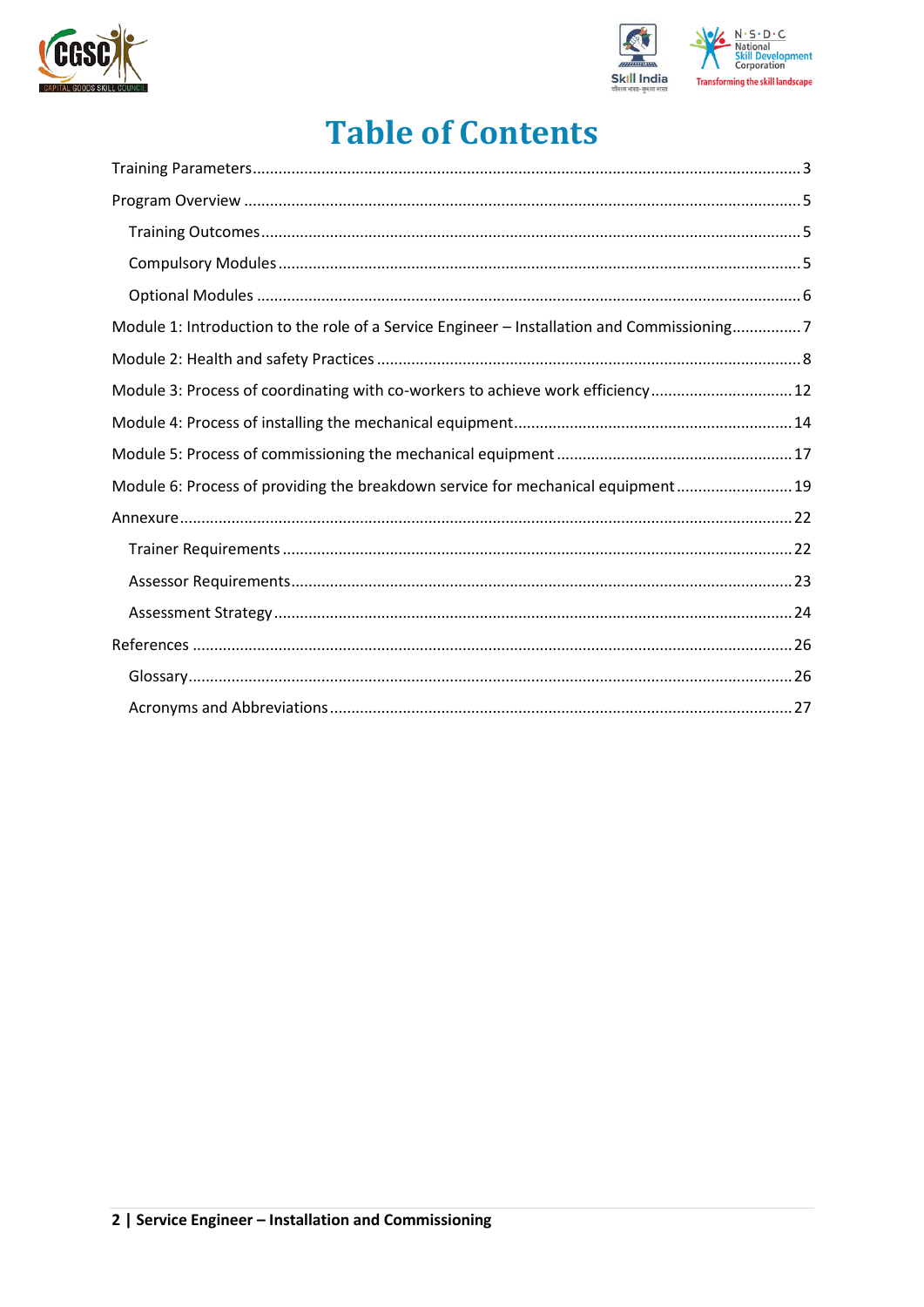![](_page_2_Picture_0.jpeg)

![](_page_2_Picture_1.jpeg)

## **Training Parameters**

<span id="page-2-0"></span>

| <b>Sector</b>                                                     | Capital Goods                                                                                                                                                                                                                                                                                                                                                                                                                                                                                                                                                          |
|-------------------------------------------------------------------|------------------------------------------------------------------------------------------------------------------------------------------------------------------------------------------------------------------------------------------------------------------------------------------------------------------------------------------------------------------------------------------------------------------------------------------------------------------------------------------------------------------------------------------------------------------------|
| Sub-Sector                                                        | Machine Tools, Plastics Manufacturing Machinery, Textile<br>Manufacturing Machinery, Process Plant Machinery, Electrical<br>and Power Machinery                                                                                                                                                                                                                                                                                                                                                                                                                        |
| Occupation                                                        | Service                                                                                                                                                                                                                                                                                                                                                                                                                                                                                                                                                                |
| Country                                                           | India                                                                                                                                                                                                                                                                                                                                                                                                                                                                                                                                                                  |
| <b>NSQF Level</b>                                                 | 4                                                                                                                                                                                                                                                                                                                                                                                                                                                                                                                                                                      |
| Aligned to NCO/ISCO/ISIC Code                                     | <b>NCO-2015/NIL</b>                                                                                                                                                                                                                                                                                                                                                                                                                                                                                                                                                    |
| <b>Minimum Educational Qualification and</b><br><b>Experience</b> | 8th Class Pass + ITI (2years) with 2 years of experience in the<br>relevant field<br><b>OR</b><br>10th Class Pass with 2 years of experience in the relevant<br>field<br><b>OR</b><br>10th Class Pass + ITI (1 year after Class 10th) with 1 year of<br>experience in the relevant field<br><b>OR</b><br>10th Class Pass + ITI (2 years after Class 10th)<br><b>OR</b><br>12th Class Pass with 6 months of experience in the relevant<br>field<br><b>OR</b><br>Certified in NSQF-L3 Operator Installation Services with 2<br>years of experience in the relevant field |
| <b>Pre-Requisite License or Training</b>                          | <b>NA</b>                                                                                                                                                                                                                                                                                                                                                                                                                                                                                                                                                              |
| <b>Minimum Job Entry Age</b>                                      | 18 Years                                                                                                                                                                                                                                                                                                                                                                                                                                                                                                                                                               |
| <b>Last Reviewed On</b>                                           | <b>NA</b>                                                                                                                                                                                                                                                                                                                                                                                                                                                                                                                                                              |
| <b>Next Review Date</b>                                           | <b>NA</b>                                                                                                                                                                                                                                                                                                                                                                                                                                                                                                                                                              |
| <b>NSQC Approval Date</b>                                         | <b>NA</b>                                                                                                                                                                                                                                                                                                                                                                                                                                                                                                                                                              |
| <b>QP Version</b>                                                 | 2.0                                                                                                                                                                                                                                                                                                                                                                                                                                                                                                                                                                    |
| <b>Model Curriculum Creation Date</b>                             | <b>NA</b>                                                                                                                                                                                                                                                                                                                                                                                                                                                                                                                                                              |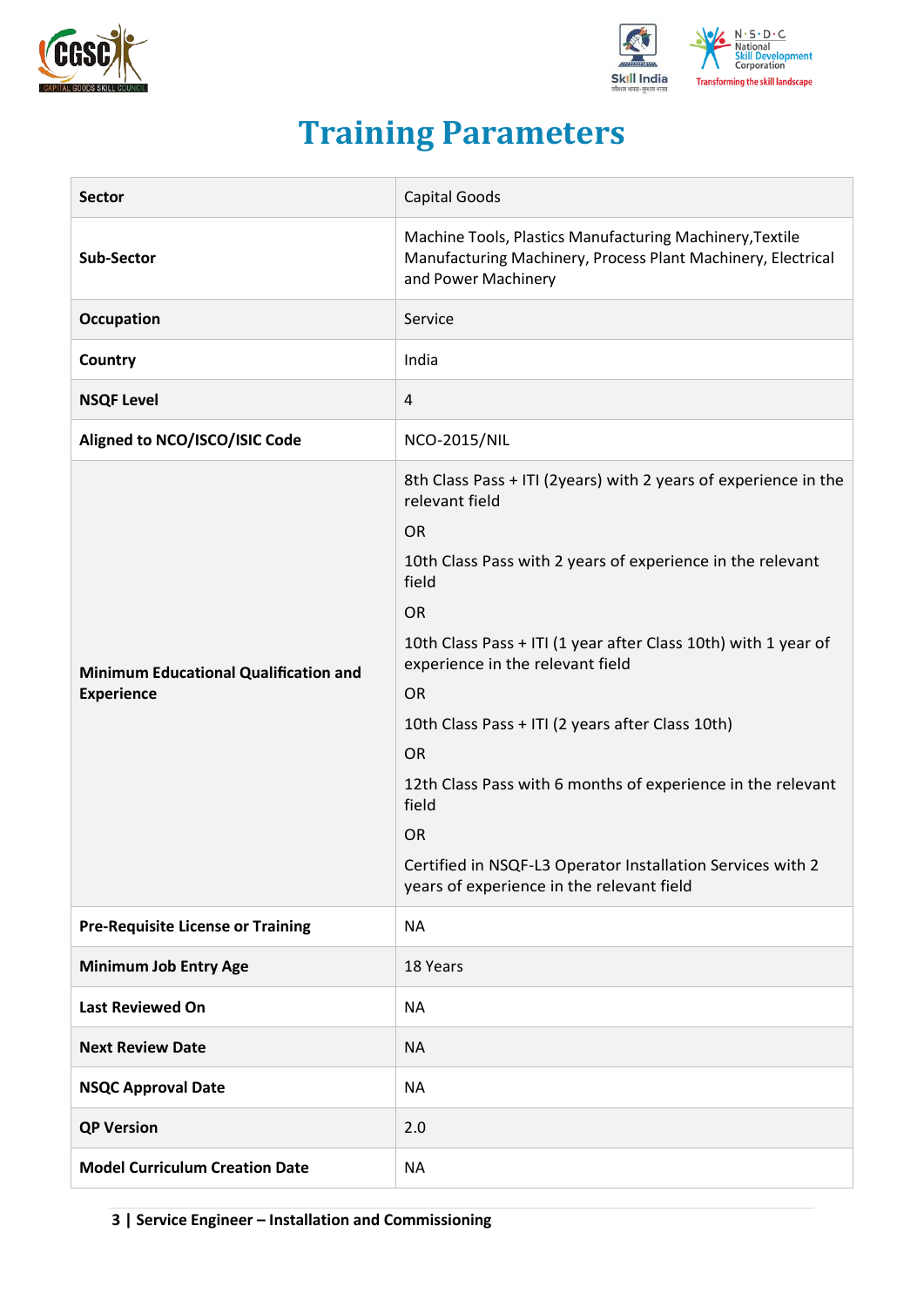![](_page_3_Picture_0.jpeg)

![](_page_3_Picture_1.jpeg)

| <b>Model Curriculum Valid Up to Date</b> | <b>NA</b> |
|------------------------------------------|-----------|
| <b>Model Curriculum Version</b>          | 1.0       |
| <b>Minimum Duration of the Course</b>    | 450 Hours |
| <b>Maximum Duration of the Course</b>    | 450 Hours |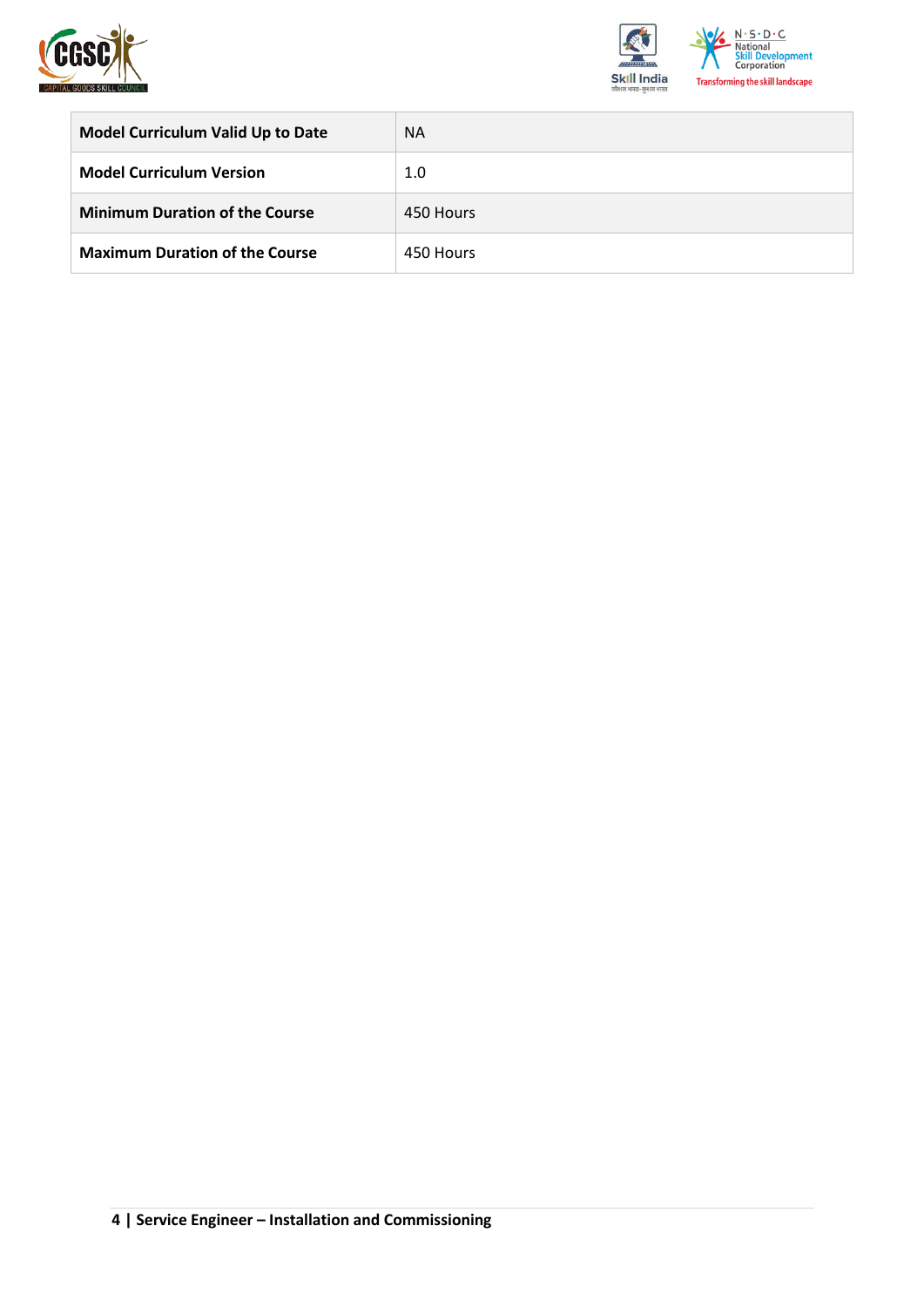![](_page_4_Picture_0.jpeg)

![](_page_4_Picture_1.jpeg)

## **Program Overview**

<span id="page-4-0"></span>This section summarizes the end objectives of the program along with its duration.

#### <span id="page-4-1"></span>**Training Outcomes**

At the end of the program, the learner should have acquired the listed knowledge and skills to:

- Explain the importance of following the health and safety practices at work.
- Demonstrate ways to coordinate with co-workers to achieve work efficiency.
- Demonstrate the process of installing the mechanical equipment.
- Demonstrate the process of commissioning the mechanical equipment.
- Describe the process of providing the breakdown service for mechanical equipment.

#### <span id="page-4-2"></span>**Compulsory Modules**

The table lists the modules and their duration corresponding to the Compulsory NOS of the QP.

| <b>NOS and Module Details</b>                                                                                                 | <b>Theory</b><br><b>Duration</b> | <b>Practical</b><br><b>Duration</b> | On-the-Job<br><b>Training Duration</b><br>(Mandatory) | <b>On-the-Job Training</b><br><b>Duration</b><br>(Recommended) | <b>Total</b><br><b>Duration</b> |
|-------------------------------------------------------------------------------------------------------------------------------|----------------------------------|-------------------------------------|-------------------------------------------------------|----------------------------------------------------------------|---------------------------------|
| <b>Bridge Module</b>                                                                                                          | 04:00                            | 00:00                               | 0:00                                                  | 00:00                                                          | 04:00                           |
| Module 1: Introduction to<br>the role of a Service<br>Engineer - Installation and<br>Commissioning                            | 04:00                            | 0:00                                | 0:00                                                  | 00:00                                                          | 04:00                           |
| <b>CSC/N1335 Follow the</b><br>health and safety practices<br>at work<br><b>NOS Version-2.0</b><br><b>NSQF Level-3</b>        | 20:00                            | 60:00                               | 0:00                                                  | 00:00                                                          | 80:00                           |
| Module 2: Health and safety<br>practices                                                                                      | 20:00                            | 60:00                               | 0:00                                                  | 00:00                                                          | 80:00                           |
| <b>CSC/N1336 Coordinate with</b><br>co-workers to achieve work<br>efficiency<br><b>NOS Version-2.0</b><br><b>NSQF Level-3</b> | 20:00                            | 60:00                               | 0:00                                                  | 00:00                                                          | 80:00                           |
| Module 3: Process of<br>coordinating with co-<br>workers to achieve work<br>efficiency                                        | 20:00                            | 60:00                               | 0:00                                                  | 00:00                                                          | 80:00                           |
| CSC/N0501 Install the<br>mechanical equipment<br><b>NOS Version-2.0</b><br><b>NSQF Level-4</b>                                | 24:00                            | 72:00                               | 0:00                                                  | 00:00                                                          | 96:00                           |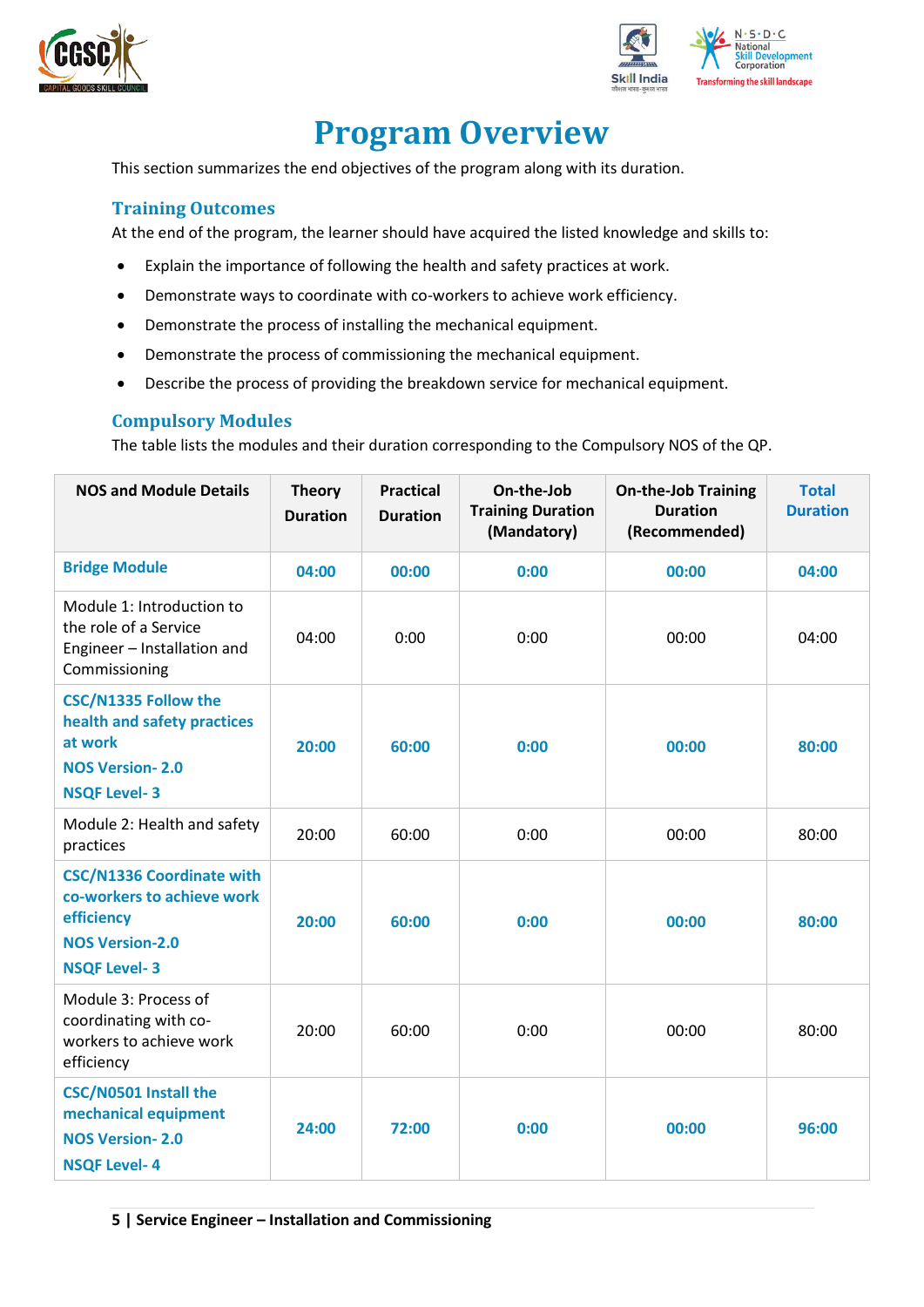![](_page_5_Picture_0.jpeg)

![](_page_5_Picture_1.jpeg)

| Module 4: Process of<br>installing the mechanical<br>equipment                                           | 24:00 | 72:00  | 0:00 | 00:00 | 96:00  |
|----------------------------------------------------------------------------------------------------------|-------|--------|------|-------|--------|
| <b>CSC/N0502 Commission the</b><br>mechanical equipment<br><b>NOS Version-2.0</b><br><b>NSQF Level-4</b> | 24:00 | 72:00  | 0:00 | 00:00 | 96:00  |
| Module 5: Process of<br>commissioning the<br>mechanical equipment                                        | 24:00 | 72:00  | 0:00 | 00:00 | 96:00  |
| <b>Total Duration</b>                                                                                    | 92:00 | 264:00 | 0:00 | 00:00 | 356:00 |

## <span id="page-5-0"></span>**Optional Modules**

The table lists the modules and their duration corresponding to the Optional NOS of the QP

| <b>NOS and Module Details</b>                                                                                                  | <b>Theory</b><br><b>Duration</b> | <b>Practical</b><br><b>Duration</b> | On-the-Job<br><b>Training Duration</b><br>(Mandatory) | <b>On-the-Job Training</b><br><b>Duration</b><br>(Recommended) | <b>Total</b><br><b>Duration</b> |
|--------------------------------------------------------------------------------------------------------------------------------|----------------------------------|-------------------------------------|-------------------------------------------------------|----------------------------------------------------------------|---------------------------------|
| <b>CSC/N0503 Provide the</b><br>breakdown service for<br>mechanical equipment<br><b>NOS Version-2.0</b><br><b>NSQF Level-5</b> | 28:00                            | 66:00                               | 0:00                                                  | 00:00                                                          | 94:00                           |
| Module 6: Process of<br>providing the breakdown<br>service for mechanical<br>equipment                                         | 28:00                            | 66:00                               | 0:00                                                  | 00:00                                                          | 94:00                           |
| <b>Total Duration</b>                                                                                                          | 28:00                            | 66:00                               | 0:00                                                  | 00:00                                                          | 94:00                           |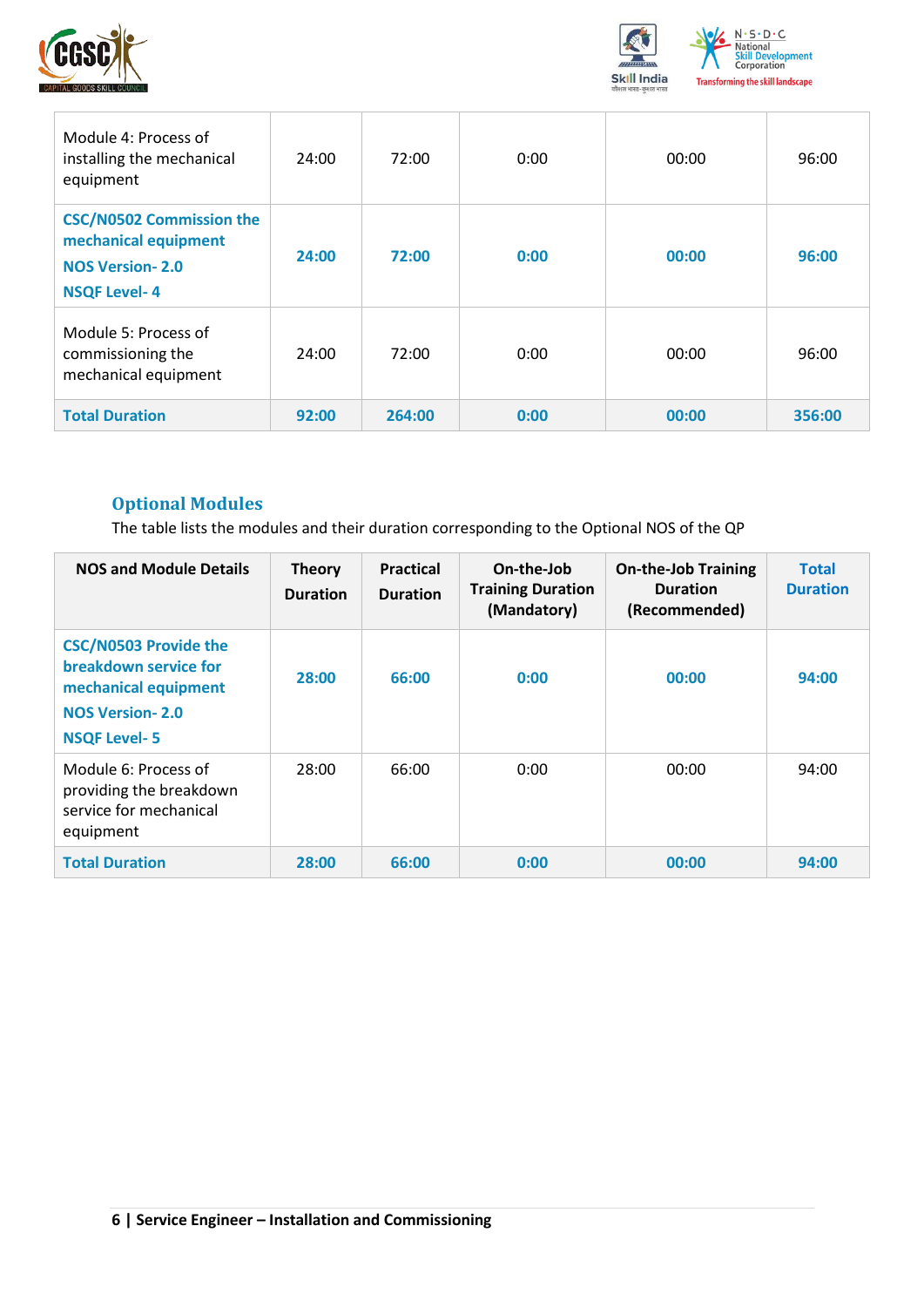![](_page_6_Picture_0.jpeg)

![](_page_6_Picture_1.jpeg)

## **Module Details**

## <span id="page-6-0"></span>**Module 1: Introduction to the role of a Service Engineer – Installation and Commissioning**

#### *Bridge Module*

#### **Terminal Outcomes:**

• Discuss the job role of a Service Engineer – Installation and Commissioning.

| <b>Duration: 04:00</b>                                                                                           | <b>Duration: 0:00</b>                    |  |
|------------------------------------------------------------------------------------------------------------------|------------------------------------------|--|
| Theory – Key Learning Outcomes                                                                                   | <b>Practical - Key Learning Outcomes</b> |  |
| Describe the size and scope of the<br>$\bullet$<br>capital good industry and its sub-<br>sectors.                |                                          |  |
| Discuss the role and responsibilities<br>$\bullet$<br>of a Service Engineer - Installation<br>and Commissioning. |                                          |  |
| Identify various employment<br>٠<br>opportunities for a Service Engineer-<br>Installation and Commissioning.     |                                          |  |
| <b>Classroom Aids</b>                                                                                            |                                          |  |
| Training Kit - Trainer Guide, Presentations, Whiteboard, Marker, Projector, Laptop, Video Films                  |                                          |  |
| <b>Tools, Equipment and Other Requirements</b>                                                                   |                                          |  |
| <b>NA</b>                                                                                                        |                                          |  |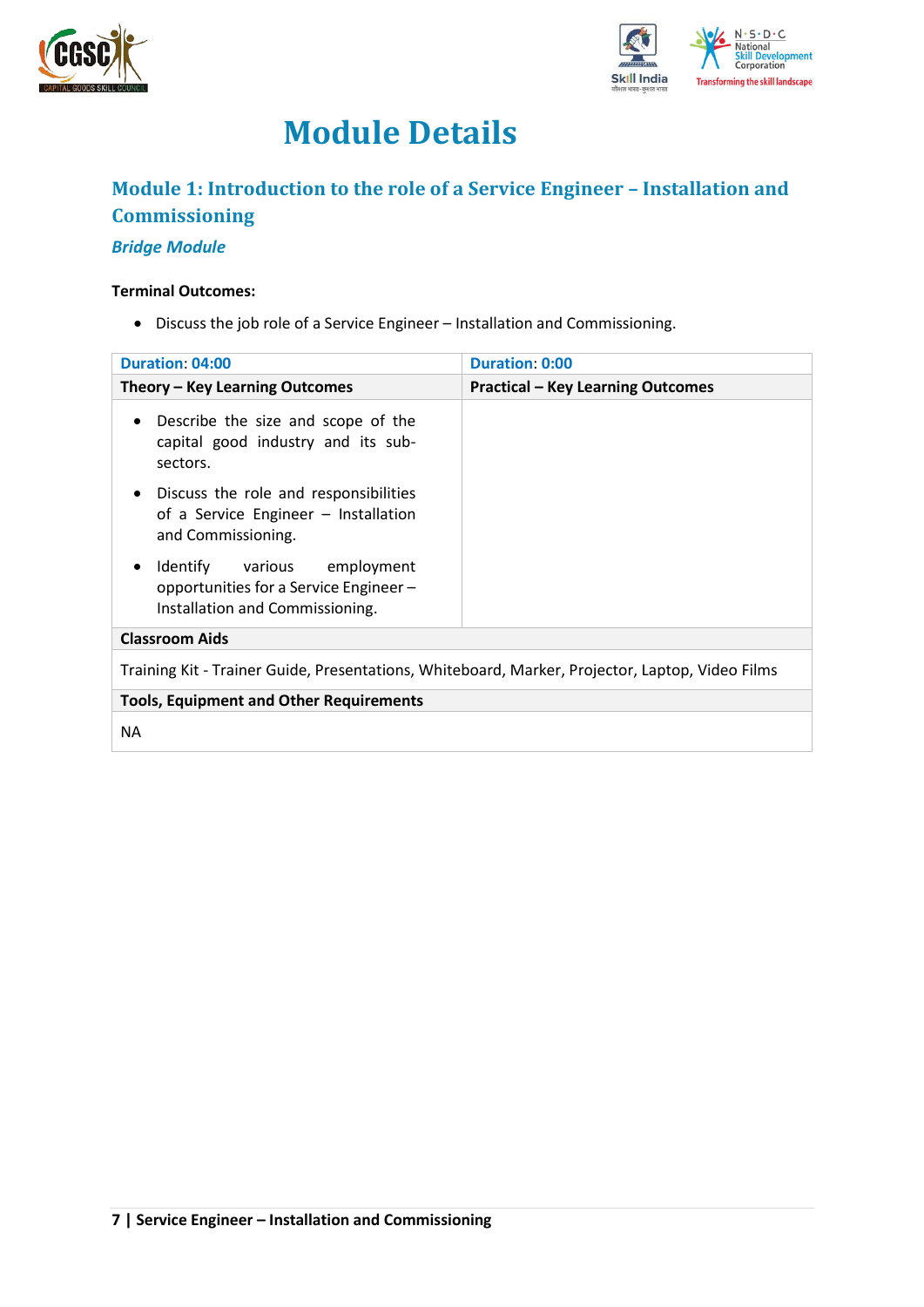![](_page_7_Picture_0.jpeg)

![](_page_7_Picture_1.jpeg)

## <span id="page-7-0"></span>**Module 2: Health and safety Practices** *Mapped to CSC/N1335 v2.0*

#### **Terminal Outcomes:**

- Demonstrate ways to maintain personal health and safety.
- Describe the process of assisting in hazard management.
- Explain how to check the first aid box, firefighting and safety equipment.
- Describe the process of assisting in waste management.
- Explain the importance of following the fire safety guidelines.
- Explain the importance of following the emergency and first-aid procedures.
- Demonstrate the process of carrying out relevant documentation and review.

| <b>Duration: 20:00</b>                                                                                                                                                                                                                                                                                                                                                                                                                                                                                                                                                                                                                                             | Duration: 60:00                                                                                                                                                                                                                                                                                                                                                                                                                                                                                                                                                                                                        |
|--------------------------------------------------------------------------------------------------------------------------------------------------------------------------------------------------------------------------------------------------------------------------------------------------------------------------------------------------------------------------------------------------------------------------------------------------------------------------------------------------------------------------------------------------------------------------------------------------------------------------------------------------------------------|------------------------------------------------------------------------------------------------------------------------------------------------------------------------------------------------------------------------------------------------------------------------------------------------------------------------------------------------------------------------------------------------------------------------------------------------------------------------------------------------------------------------------------------------------------------------------------------------------------------------|
| Theory - Key Learning Outcomes                                                                                                                                                                                                                                                                                                                                                                                                                                                                                                                                                                                                                                     | <b>Practical - Key Learning Outcomes</b>                                                                                                                                                                                                                                                                                                                                                                                                                                                                                                                                                                               |
| Explain the recommended practices<br>$\bullet$<br>to be followed to ensure protection<br>from infections and transmission to<br>others, such as the use of hand<br>sanitizer and face mask.<br>Explain the importance and process<br>$\bullet$<br>of checking the work conditions,<br>assessing the potential health and<br>safety risks, and take appropriate<br>measures to mitigate them.<br>Explain the importance and process<br>$\bullet$<br>of selecting and using the appropriate<br>PPE relevant to the task and work<br>conditions.<br>Explain the<br>recommended<br>$\bullet$<br>techniques to be followed while<br>lifting and moving heavy objects to | Demonstrate the use of appropriate<br>$\bullet$<br>Personal Protective Equipment (PPE)<br>relevant to the task and work<br>conditions.<br>Demonstrate<br>handle<br>how<br>to<br>hazardous materials safely.<br>Demonstrate the process of testing<br>$\bullet$<br>the firefighting and various safety<br>equipment to ensure they are in<br>usable condition.<br>Demonstrate the process of recycling<br>$\bullet$<br>and disposing different types of<br>waste appropriately.<br>Demonstrate<br>how<br>to<br>the<br>use<br>appropriate type of fire extinguisher<br>to extinguish different types of fires<br>safely. |
| avoid injury.<br>Explain the importance of following<br>$\bullet$<br>the manufacturer's instructions and<br>workplace safety guidelines while<br>working on heavy machinery, tools<br>and equipment.                                                                                                                                                                                                                                                                                                                                                                                                                                                               | Demonstrate how to administer<br>appropriate first aid to the injured<br>personnel.<br>Demonstrate<br>the<br>οf<br>process<br>Cardiopulmonary<br>performing                                                                                                                                                                                                                                                                                                                                                                                                                                                            |
| Explain the importance and process<br>of identifying existing and potential<br>hazards at work.                                                                                                                                                                                                                                                                                                                                                                                                                                                                                                                                                                    | Resuscitation (CPR) on a potential<br>victim of cardiac arrest.<br>Demonstrate the process of carrying                                                                                                                                                                                                                                                                                                                                                                                                                                                                                                                 |
| Describe the process of assessing the<br>$\bullet$<br>potential risks and injuries associated<br>with the various hazards.                                                                                                                                                                                                                                                                                                                                                                                                                                                                                                                                         | appropriate<br>documentation<br>out<br>following a health and safety incident<br>at work, including all the required<br>information.                                                                                                                                                                                                                                                                                                                                                                                                                                                                                   |
| Explain how to prevent or minimise<br>different types of hazards.                                                                                                                                                                                                                                                                                                                                                                                                                                                                                                                                                                                                  |                                                                                                                                                                                                                                                                                                                                                                                                                                                                                                                                                                                                                        |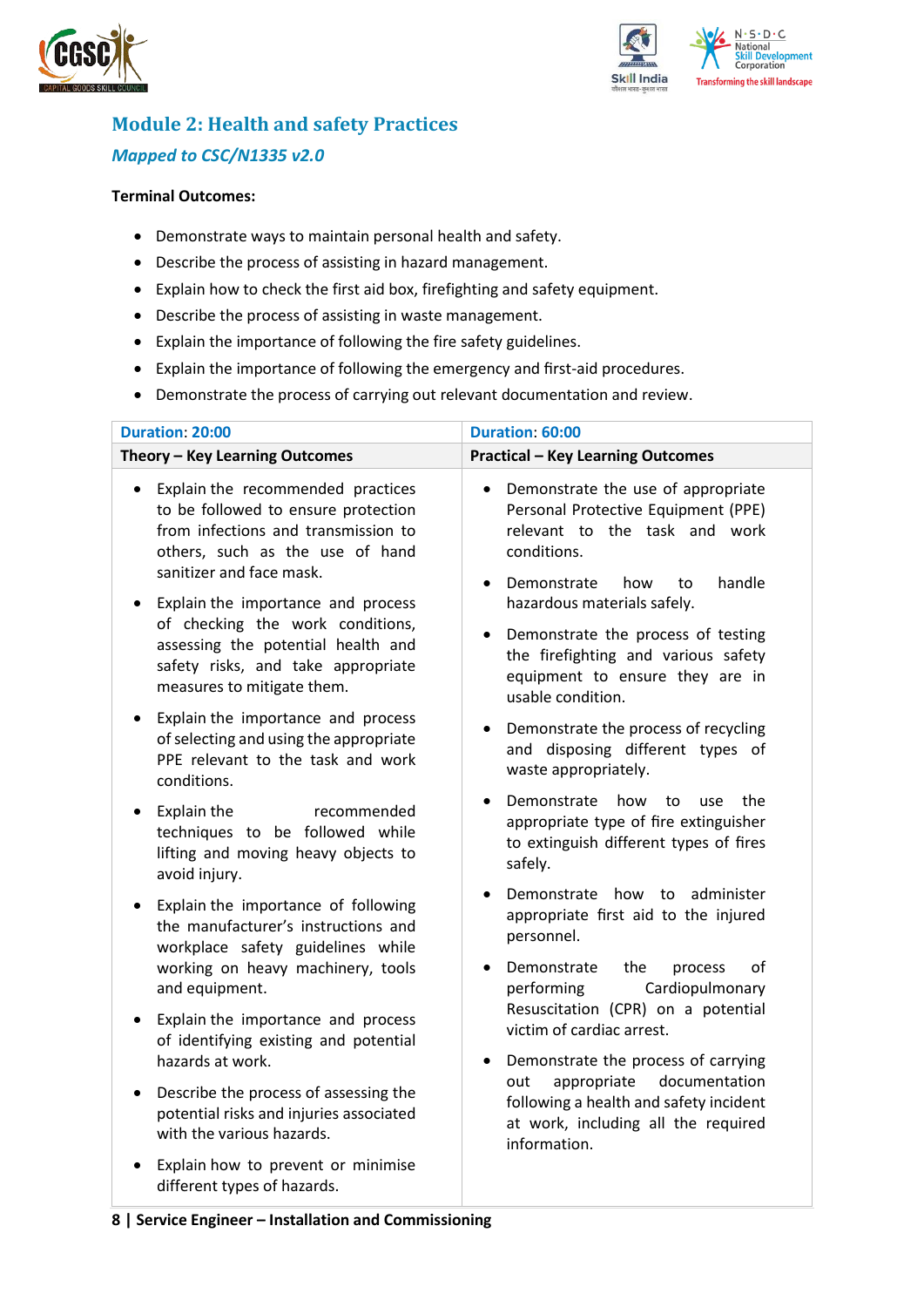![](_page_8_Picture_0.jpeg)

![](_page_8_Picture_1.jpeg)

 $N.5.0.6$ **Skill Development**<br>Corporation **Transforming the skill landscape** 

- Explain how to handle and store hazardous materials safely.
- Explain the importance of ensuring the first aid box is updated with the relevant first aid supplies.
- Describe the process of checking and testing the firefighting and various safety equipment to ensure they are in a usable condition.
- Explain the criteria for segregating waste into appropriate categories.
- Describe the appropriate methods for recycling the recyclable waste.
- Describe the process of disposing of the non-recyclable waste safely and the applicable regulations.
- Explain the use of different types of fire extinguishers to extinguish different types of fires.
- State the recommended practices to be followed for a safe rescue during a fire emergency.
- Explain how to request assistance from the fire department to extinguish a serious fire.
- Explain the appropriate practices to be followed during workplace emergencies to ensure safety and minimise loss to organisational property.
- State the common health and safety hazards present in a work environment, associated risks, and how to mitigate them.
- State the safe working practices to be followed while working at various hazardous sites and using electrical equipment.
- Explain the importance of ensuring easy access to firefighting and safety equipment.
- Explain the appropriate preventative and remedial actions to be taken in the case of exposure to toxic materials, such as poisonous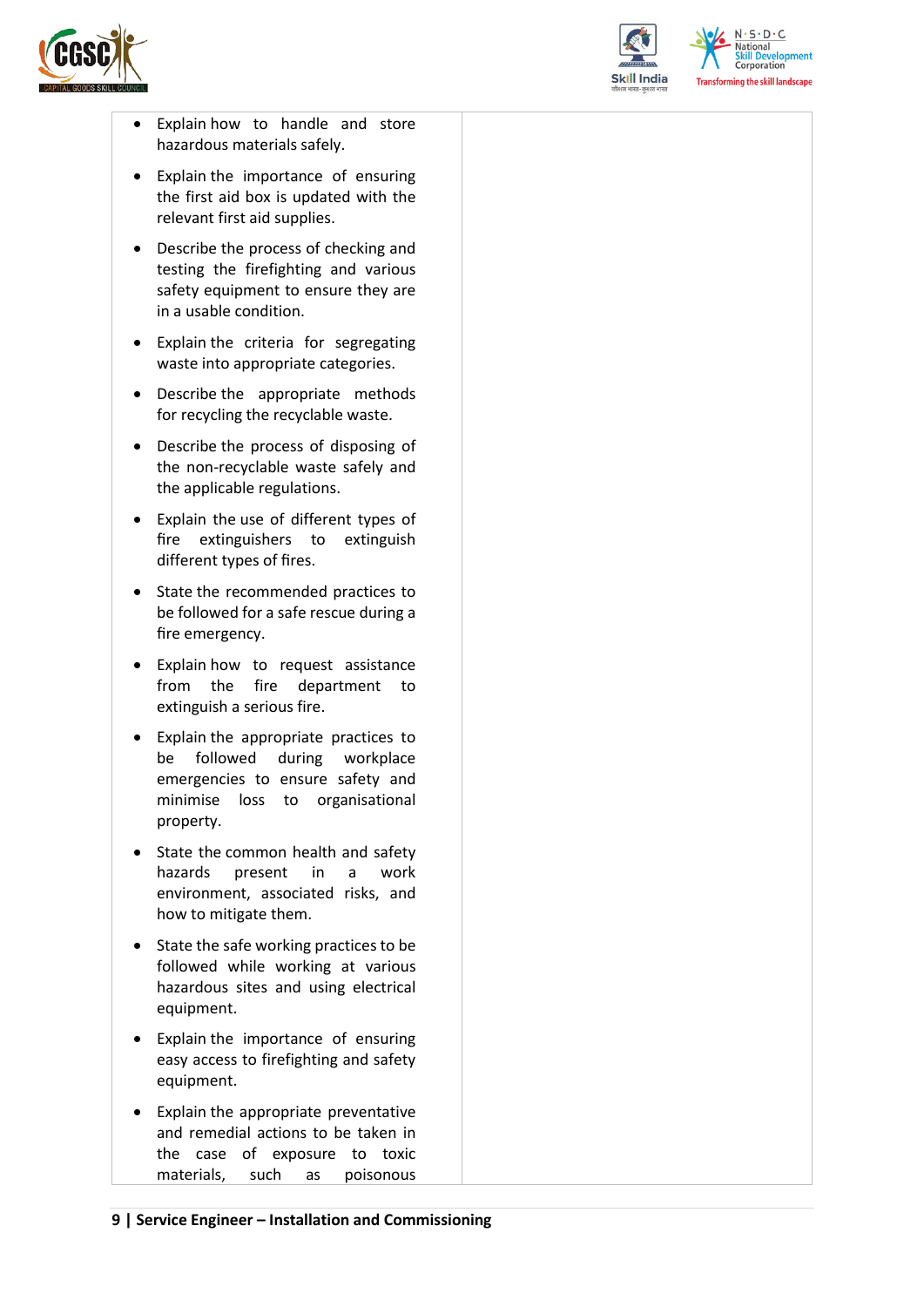![](_page_9_Picture_0.jpeg)

![](_page_9_Picture_1.jpeg)

 $N.5.0.6$ **Skill Development**<br>Corporation **Transforming the skill landscape** 

chemicals and gases.

- Explain various causes of fire in different work environments and the recommended precautions to be taken to prevent fire accidents.
- Describe different methods of extinguishing fire.
- List different materials used for extinguishing fire.
- Explain the applicable rescue techniques to be followed during a fire emergency.
- Explain the importance of placing safety signs and instructions at strategic locations in a workplace and following them.
- Explain different types of first aid treatment to be provided for different types of injuries.
- State the potential injuries associated with incorrect manual handling.
- Explain how to move an injured person safely.
- State various hazards associated with the use of various machinery, tools, implements, equipment and materials.
- Explain the importance of ensuring no obstruction and free access to fire exits.
- Explain how to free a person from electrocution safely.
- Explain how to administer appropriate first aid to an injured person.
- Explain how to perform Cardiopulmonary Resuscitation (CPR).
- Explain the importance of coordinating with the emergency services to request urgent medical assistance for persons requiring professional medical attention or hospitalisation.
- State the appropriate documentation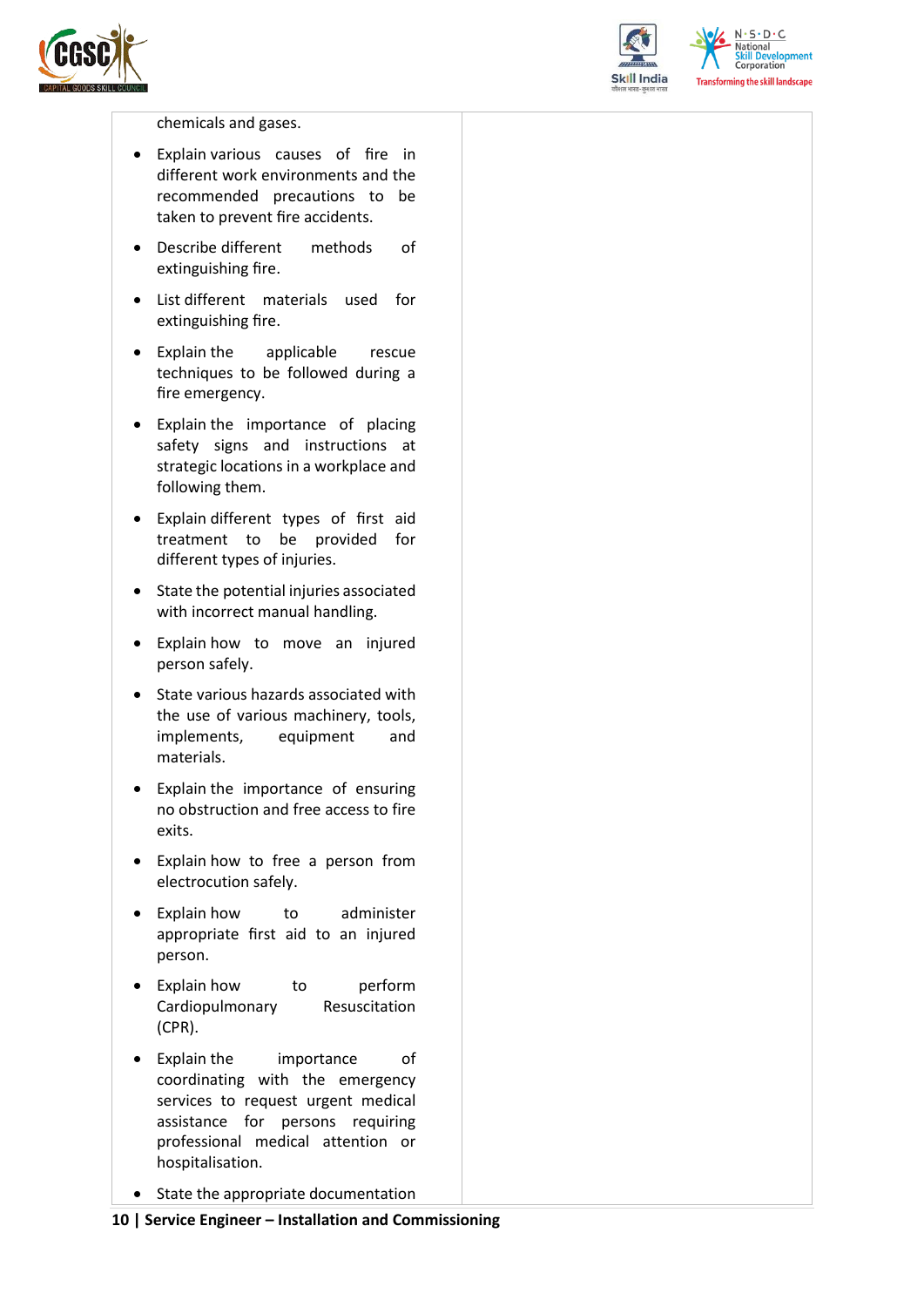![](_page_10_Picture_0.jpeg)

![](_page_10_Picture_1.jpeg)

to be carried out following a health and safety incident at work, and the relevant information to be included.

- Explain the importance and process of reviewing the health and safety conditions at work regularly or following an incident.
- Explain the importance and process of implementing appropriate changes to improve the health and safety conditions at work.

#### **Classroom Aids**

Computer, Projection Equipment, PowerPoint Presentation and Software, Facilitator's Guide, Participant's Handbook.

#### **Tools, Equipment and Other Requirements**

Personal Protective Equipment, Cleaning Equipment and Materials, Sanitizer, Soap, Mask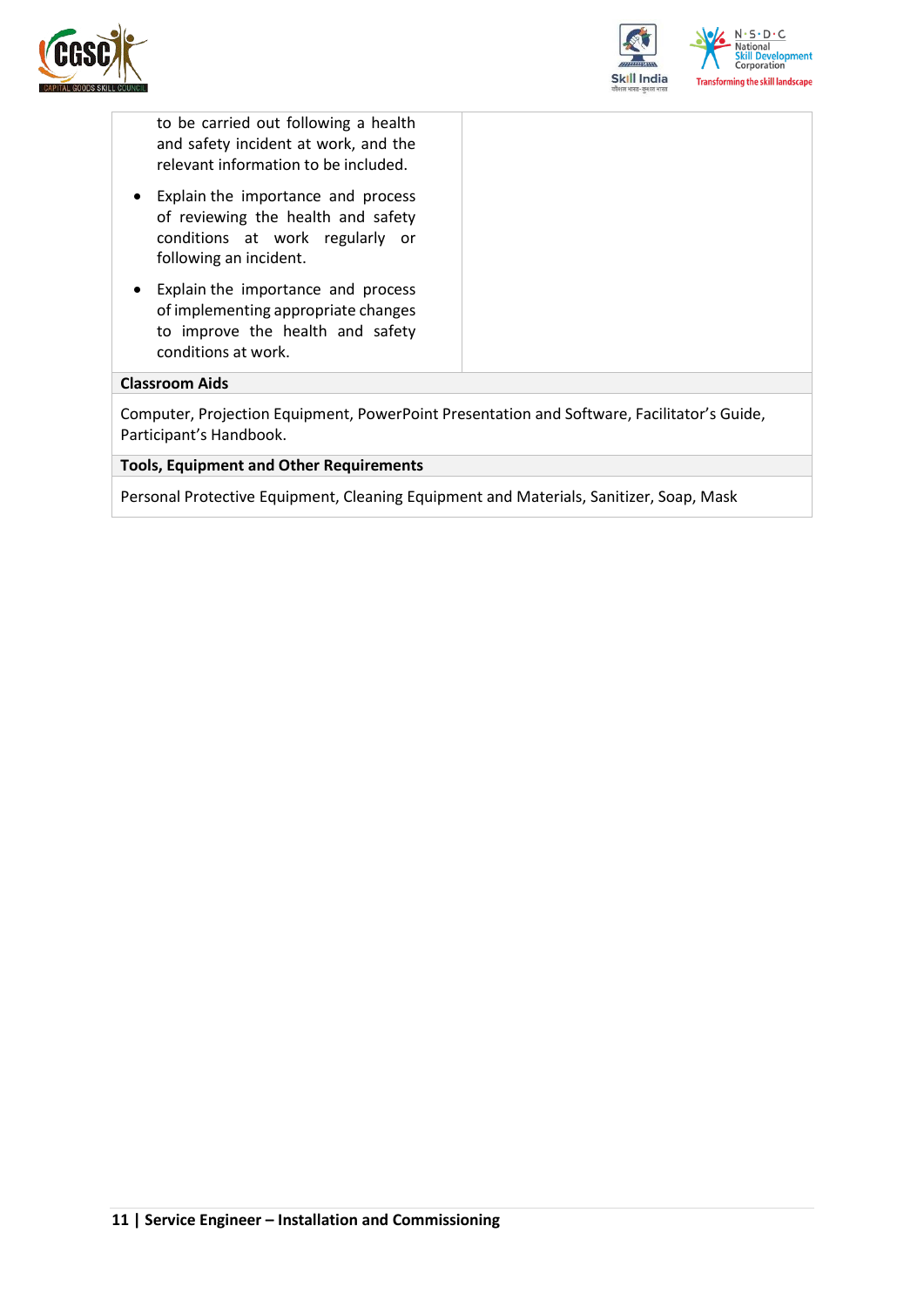![](_page_11_Picture_0.jpeg)

![](_page_11_Picture_1.jpeg)

## <span id="page-11-0"></span>**Module 3: Process of coordinating with co-workers to achieve work efficiency**

### *Mapped to NOS CSC/N1336 v2.0*

#### **Terminal Outcomes:**

- Demonstrate ways to Work and communicate effectively with co-workers.
- Discuss ways to promote diversity and inclusion at the workplace.

| <b>Duration: 20:00</b>                                                                                                                                                                                                                                                                           | Duration: 60:00                                                                                                                                                                                                                                                                                                       |
|--------------------------------------------------------------------------------------------------------------------------------------------------------------------------------------------------------------------------------------------------------------------------------------------------|-----------------------------------------------------------------------------------------------------------------------------------------------------------------------------------------------------------------------------------------------------------------------------------------------------------------------|
| Theory - Key Learning Outcomes                                                                                                                                                                                                                                                                   | <b>Practical - Key Learning Outcomes</b>                                                                                                                                                                                                                                                                              |
| Explain the importance and process<br>٠<br>of effective communication in the<br>workplace.<br>Explain the<br>barriers<br>effective<br>to<br>٠<br>communication<br>and<br>how<br>to<br>overcome them.<br>Explain the importance of teamwork<br>$\bullet$<br>in an organisation's and individual's | Demonstrate<br>the<br>of<br>process<br>preparing the relevant documents<br>and reports as per the supervisor's<br>instructions, providing appropriate<br>information<br>clearly<br>and<br>systematically.<br>Demonstrate how to mentor and<br>assist subordinates in the execution<br>of their work responsibilities. |
| success.<br>Explain the importance of active<br>$\bullet$<br>listening in the work environment.<br>State the appropriate techniques to<br>٠                                                                                                                                                      | Demonstrate the process of using<br>efficiently<br>various<br>resources<br>to<br>utilisation and<br>maximum<br>ensure<br>minimum wastage.                                                                                                                                                                             |
| be followed for active listening.<br>Explain the importance of tone and<br>٠<br>pitch ineffective communication.                                                                                                                                                                                 | Demonstrate how to communicate<br>$\bullet$<br>clearly and<br>politely to ensure<br>effective communication with co-                                                                                                                                                                                                  |
| Explain the importance of avoiding<br>٠<br>casual expletives and unpleasant<br>while<br>communicating<br>terms<br>professional circles.                                                                                                                                                          | workers.<br>Demonstrate appropriate verbal and<br>non-verbal communication that is<br>respectful of genders and disability.                                                                                                                                                                                           |
| Explain the<br>οf<br>importance<br>٠<br>maintaining discipline and ethical<br>behaviour at work.                                                                                                                                                                                                 |                                                                                                                                                                                                                                                                                                                       |
| <b>State the</b><br>common<br>for<br>reasons<br>$\bullet$<br>interpersonal conflict and how to<br>resolve them.                                                                                                                                                                                  |                                                                                                                                                                                                                                                                                                                       |
| Explain the importance of developing<br>effective working relationships for<br>professional success.                                                                                                                                                                                             |                                                                                                                                                                                                                                                                                                                       |
| Describe the process of expressing<br>addressing<br>and<br>grievances<br>appropriately and effectively.                                                                                                                                                                                          |                                                                                                                                                                                                                                                                                                                       |
| Explain the importance and process<br>of planning daily tasks to ensure their<br>timely completion and efficient use of                                                                                                                                                                          |                                                                                                                                                                                                                                                                                                                       |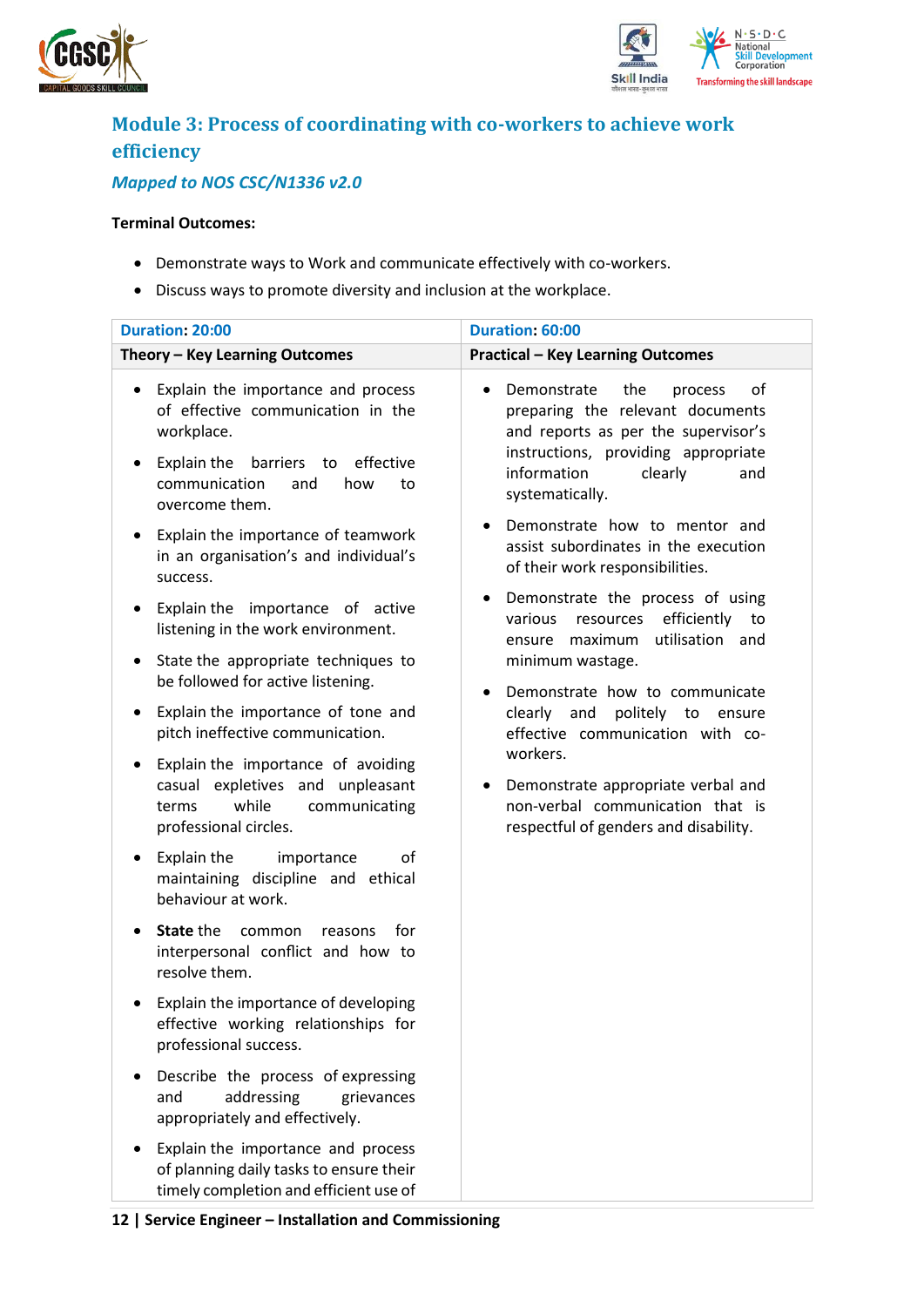![](_page_12_Picture_0.jpeg)

![](_page_12_Picture_1.jpeg)

 $N.5.0.6$ **Skill Development**<br>Corporation **Transforming the skill landscape** 

#### time.

- Explain the importance of adhering to the limits of authority at work.
- Explain the importance of following the applicable quality standards and timescales at work.
- Explain the importance of coordinating with co-workers to achieve the work objectives efficiently.
- Explain the relevant documentation requirements.
- Explain the importance of providing appropriate information clearly and systematically in work documents.
- State the escalation matrix to be followed to deal with out of authority tasks and concerns.
- Explain the importance and process of mentoring and assisting subordinates in the execution of their work responsibilities.
- Explain how to identify possible disruptions to work prevent them.
- Explain how to use various resources efficiently to ensure maximum utilisation and minimum wastage.
- Explain the recommended practices to be followed at work to avoid and resolve conflicts at work.
- Explain the importance and process of efficient and timely dissemination of information to the authorised personnel.
- Explain the procedure to report inappropriate behaviour e.g., harassment.

#### **Classroom Aids:**

Training Kit (Trainer Guide, Presentations). Whiteboard, Marker, Projector, Laptop

#### **Tools, Equipment and Other Requirements**

NA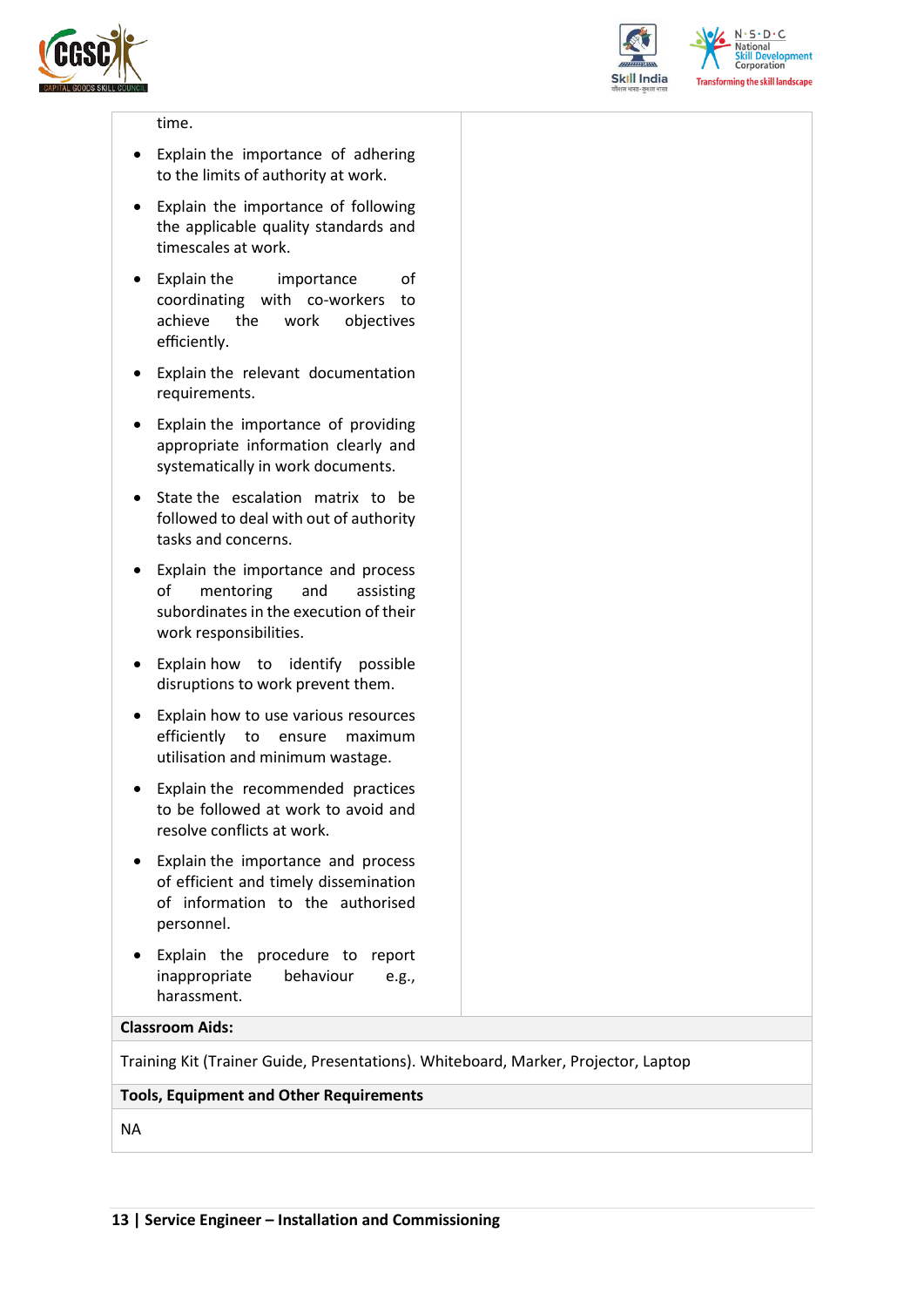![](_page_13_Picture_0.jpeg)

![](_page_13_Picture_1.jpeg)

## <span id="page-13-0"></span>**Module 4: Process of installing the mechanical equipment**  *Mapped to CSC/N0501 v2.0*

#### **Terminal Outcomes:**

- Describe the process of planning and conducting the site survey.
- Describe the process of preparing for the installation of equipment.
- Demonstrate the process of installing and testing the equipment.
- Explain the importance of using resources optimally.

| Duration: 28:00                                                                                                                                                                                                                                                                         | Duration: 68:00                                                                                                                                                                                                                                                                                                                                     |  |  |
|-----------------------------------------------------------------------------------------------------------------------------------------------------------------------------------------------------------------------------------------------------------------------------------------|-----------------------------------------------------------------------------------------------------------------------------------------------------------------------------------------------------------------------------------------------------------------------------------------------------------------------------------------------------|--|--|
| Theory - Key Learning Outcomes                                                                                                                                                                                                                                                          | <b>Practical - Key Learning Outcomes</b>                                                                                                                                                                                                                                                                                                            |  |  |
| Explain the use of the<br>relevant<br>terminology.<br>Explain the concepts and benefits of<br>٠<br>Industry 4.0 and Industrial Internet of<br>Things (IIoT).<br>List the relevant precautions to be<br>$\bullet$<br>before<br>and<br>during<br>taken<br>the<br>installation activities. | Demonstrate how to conduct a load<br>$\bullet$<br>test to test the suitability of the<br>foundation at the installation site.<br>Demonstrate the process of installing<br>$\bullet$<br>the<br>equipment<br>the<br>as<br>per<br>manufacturer's<br>instructions<br>and<br>client's requirements.<br>Show how to use various installation<br>$\bullet$ |  |  |
| Describe the installation procedures<br>$\bullet$<br>and environmental regulations.                                                                                                                                                                                                     | tools and equipment such as plumb<br>lines and taut wires, tension meters,<br>customised gauges, multimetre.                                                                                                                                                                                                                                        |  |  |
| Explain how to minimise various<br>hazards associated with carrying out<br>the installation of machinery and<br>plant equipment.                                                                                                                                                        | Demonstrate the use of the relevant<br>$\bullet$<br>techniques<br>installation<br>such<br>as<br>aligning,<br>levelling,<br>coupling<br>and<br>connecting as per the requirement.                                                                                                                                                                    |  |  |
| List the relevant job specification<br>٠<br>documents to be referred to such as<br>assembly drawings; layout drawings;<br>etc.                                                                                                                                                          | Demonstrate the process of carrying<br>٠<br>modifications/<br>appropriate<br>out<br>adjustments to the equipment to<br>ensure its optimum performance.                                                                                                                                                                                              |  |  |
| Explain how to interpret various<br>$\bullet$<br>drawings<br>such<br>assembly,<br>as<br>engineering,<br>component<br>and<br>drawings.                                                                                                                                                   | Demonstrate the use of various<br>$\bullet$<br>industry<br>manufacturing<br>4.0<br>technologies.                                                                                                                                                                                                                                                    |  |  |
| Describe the applicable standards<br>$\bullet$<br>and quality control procedures                                                                                                                                                                                                        | Demonstrate the process of carrying<br>٠<br>out appropriate documentation with<br>installation<br>the<br>respect<br>of<br>to                                                                                                                                                                                                                        |  |  |
| Describe the operating procedures<br>and functions of various mechanical<br>equipment.                                                                                                                                                                                                  | equipment, including all the relevant<br>information.                                                                                                                                                                                                                                                                                               |  |  |
| Describe the process of marking the<br>site for positioning of the equipment,<br>and the use of relevant tools and<br>equipment for the purpose.                                                                                                                                        | Show how to optimise the usage of<br>$\bullet$<br>electricity and other resources in<br>various tasks and processes                                                                                                                                                                                                                                 |  |  |
| Describe the process of drilling holes<br>for rag and expanding bolts.                                                                                                                                                                                                                  |                                                                                                                                                                                                                                                                                                                                                     |  |  |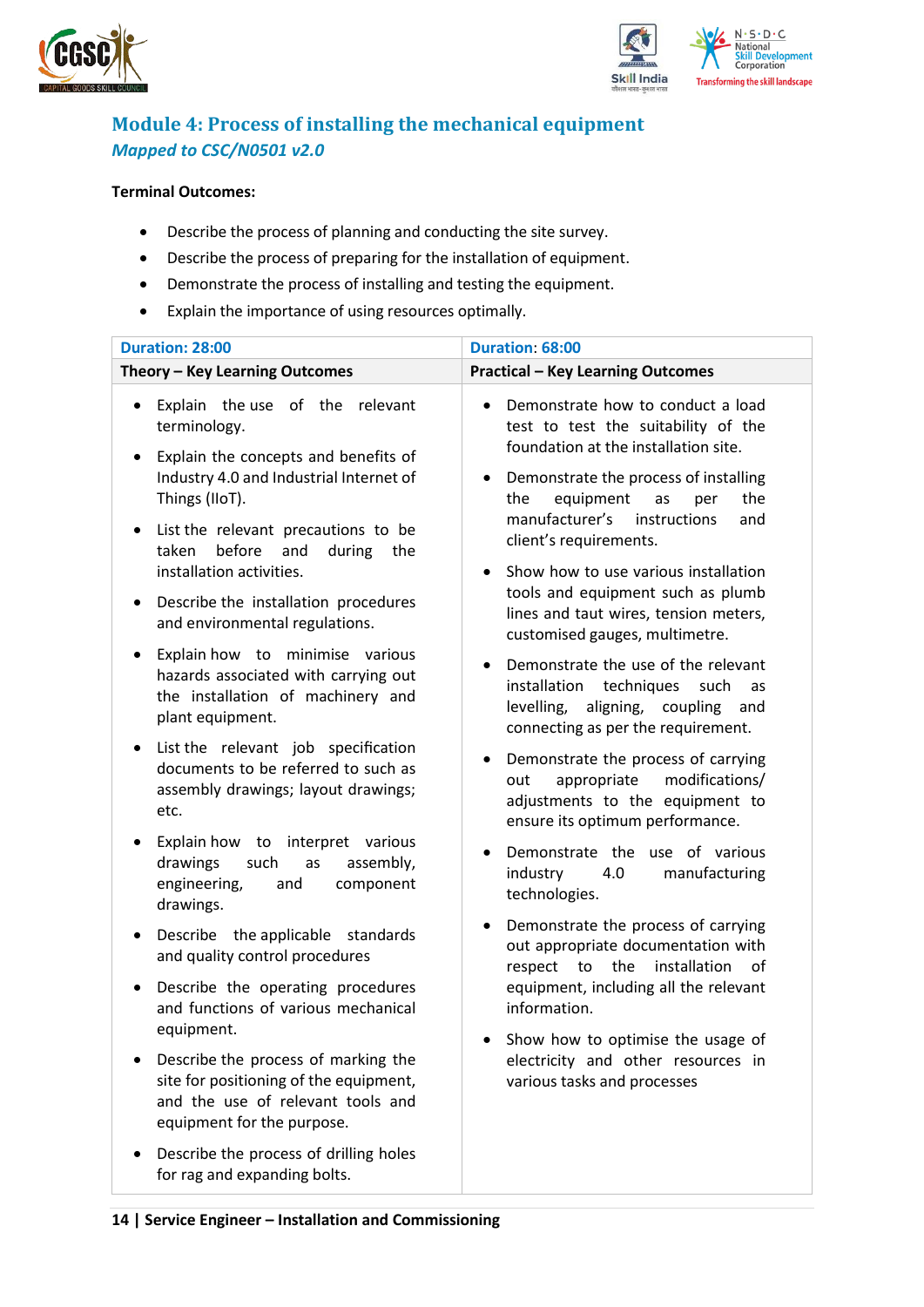![](_page_14_Picture_0.jpeg)

![](_page_14_Picture_1.jpeg)

 $N.5.0.6$ **Skill Development**<br>Corporation **Transforming the skill landscape** 

- State the torque loading requirements of fasteners, and the appropriate action to be taken when the loadings are exceeded or not achieved.
- Explain the use of various relevant instruments, such as feeler gauges; spirit levels, mandrels, etc.
- List the tools and instruments used to position, secure and align the equipment.
- Explain how to position, align, level and adjust mechanical equipment.
- Describe the process of connecting mechanical power transmission devices such as belt and chain drives, couplings, clutches and brakes, etc.
- Explain how to connect mechanical equipment to electrical, fluid power, compressed air oil and fuel supplies.
- Explain how to identify installation defects such as leaks, misalignment, ineffective fasteners, foreign object damage, contamination, vibration and how to address them appropriately.
- Explain the importance of ensuring the completed installation is free from dirt, foreign objects and damage.
- Explain the importance of covering/ protecting the relevant exposed cables, components, and pipes.
- List the common problems encountered during the installation of mechanical equipment and how to overcome them.
- Explain the importance of ensuring that moving parts are guarded and clear of obstruction.
- Explain how to check the torque settings of fasteners.
- Explain the benefits and methods of resource optimisation.

#### **Classroom Aids**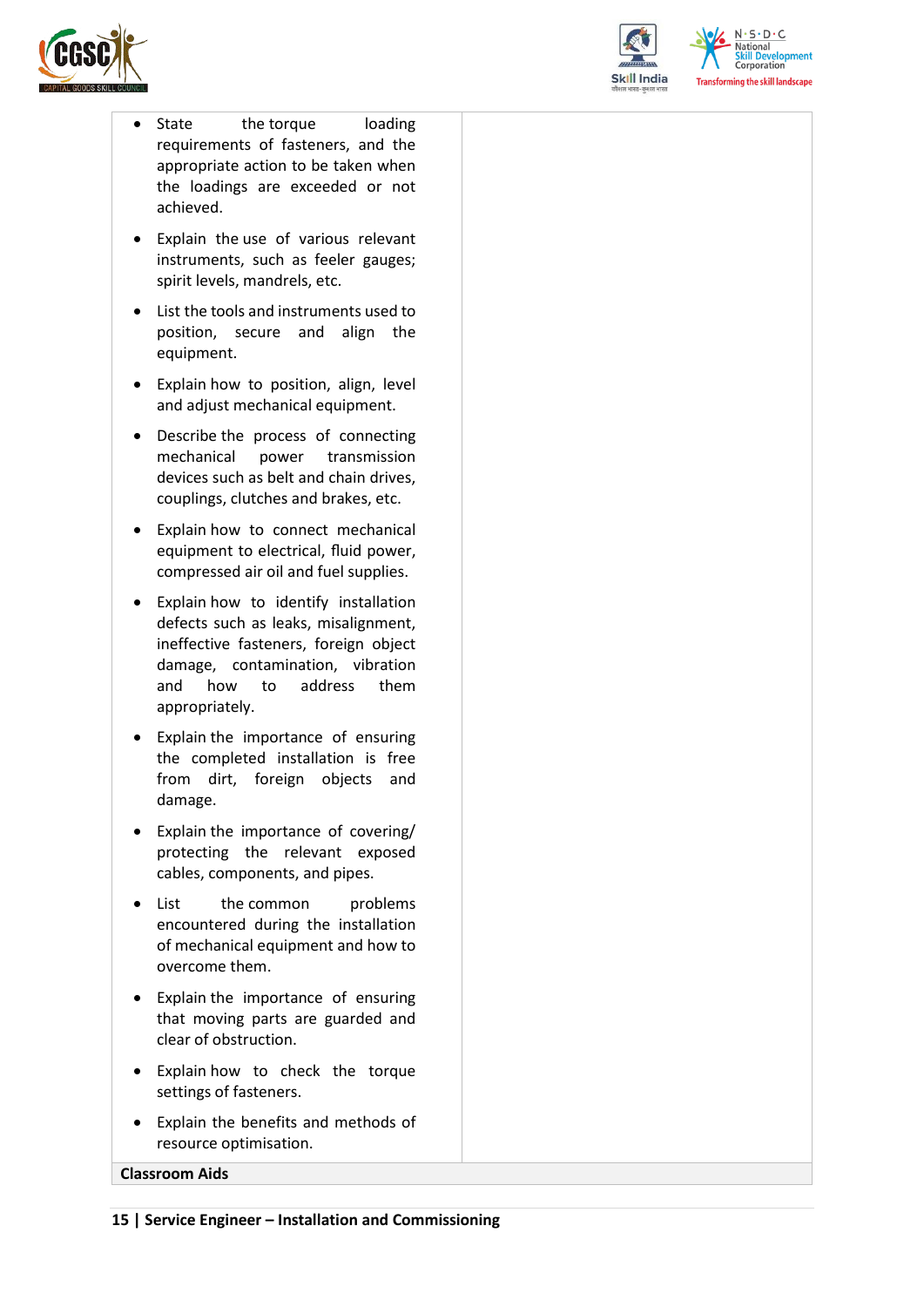![](_page_15_Picture_0.jpeg)

![](_page_15_Picture_1.jpeg)

Training Kit (Trainer Guide, Presentations). Whiteboard, Marker, Projector, Laptop

#### **Tools, Equipment and Other Requirements**

Spanners, Wrenches, Crow Bars, Torque Wrenches, Engineer's Level, Alignment Telescope, Laser Devices Etc. Straight Edges, Feeler Gauges, Spirit Level, Mandrels, Dial Test Indicator (DTI), Meter Tape, Vernier Calliper, Micrometer, Depth Gauge, Plump Lines, Taut Wires, Tension Meters, Customized Gauges, Multimeter, Autocollimator, Personal Protective Equipment (PPE)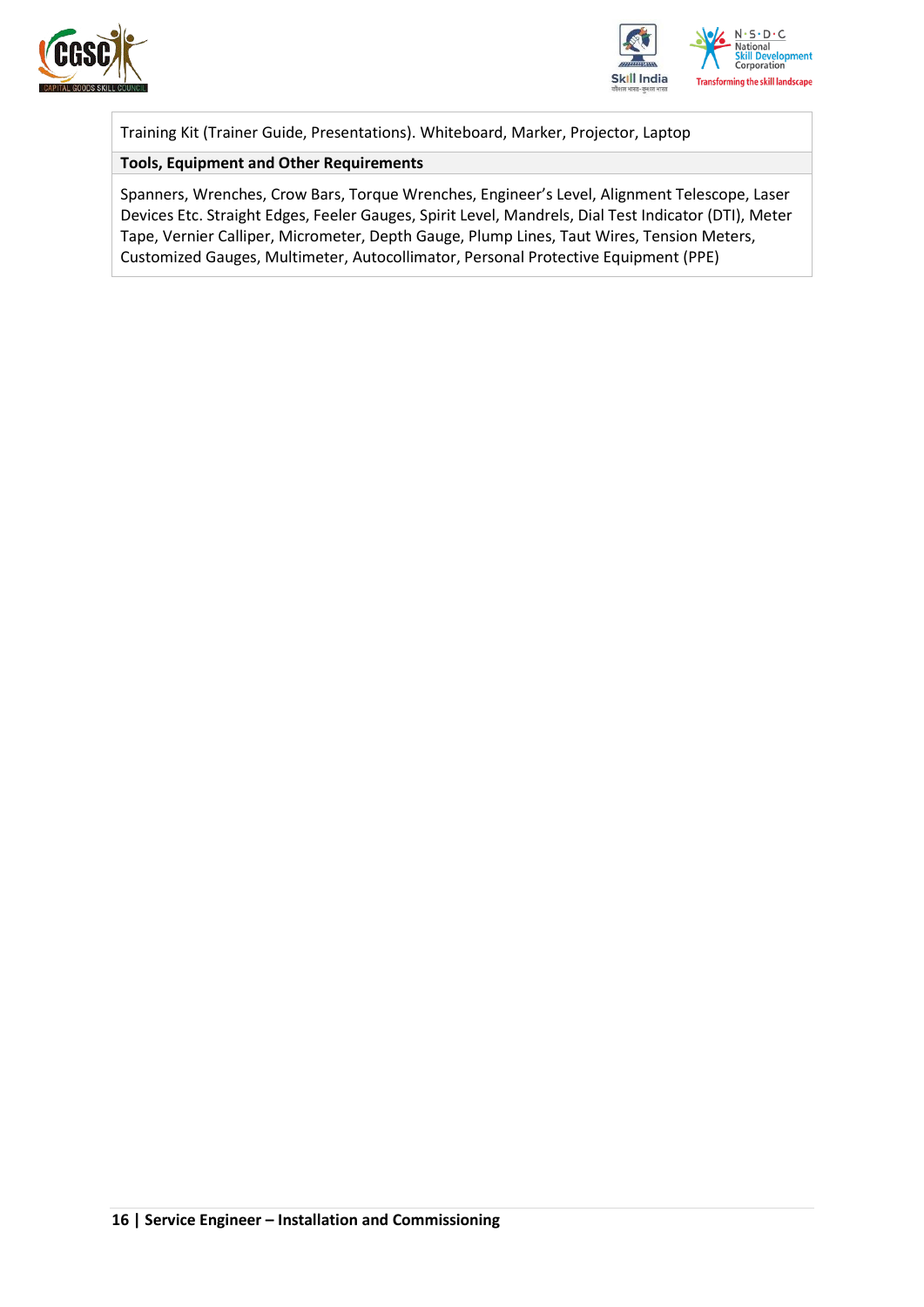![](_page_16_Picture_0.jpeg)

![](_page_16_Picture_1.jpeg)

### <span id="page-16-0"></span>**Module 5: Process of commissioning the mechanical equipment**  *Mapped to CSC/N0502 v2.0*

#### **Terminal Outcomes:**

- Describe the process of preparing to commission the mechanical equipment.
- Demonstrate the process of commissioning the mechanical equipment.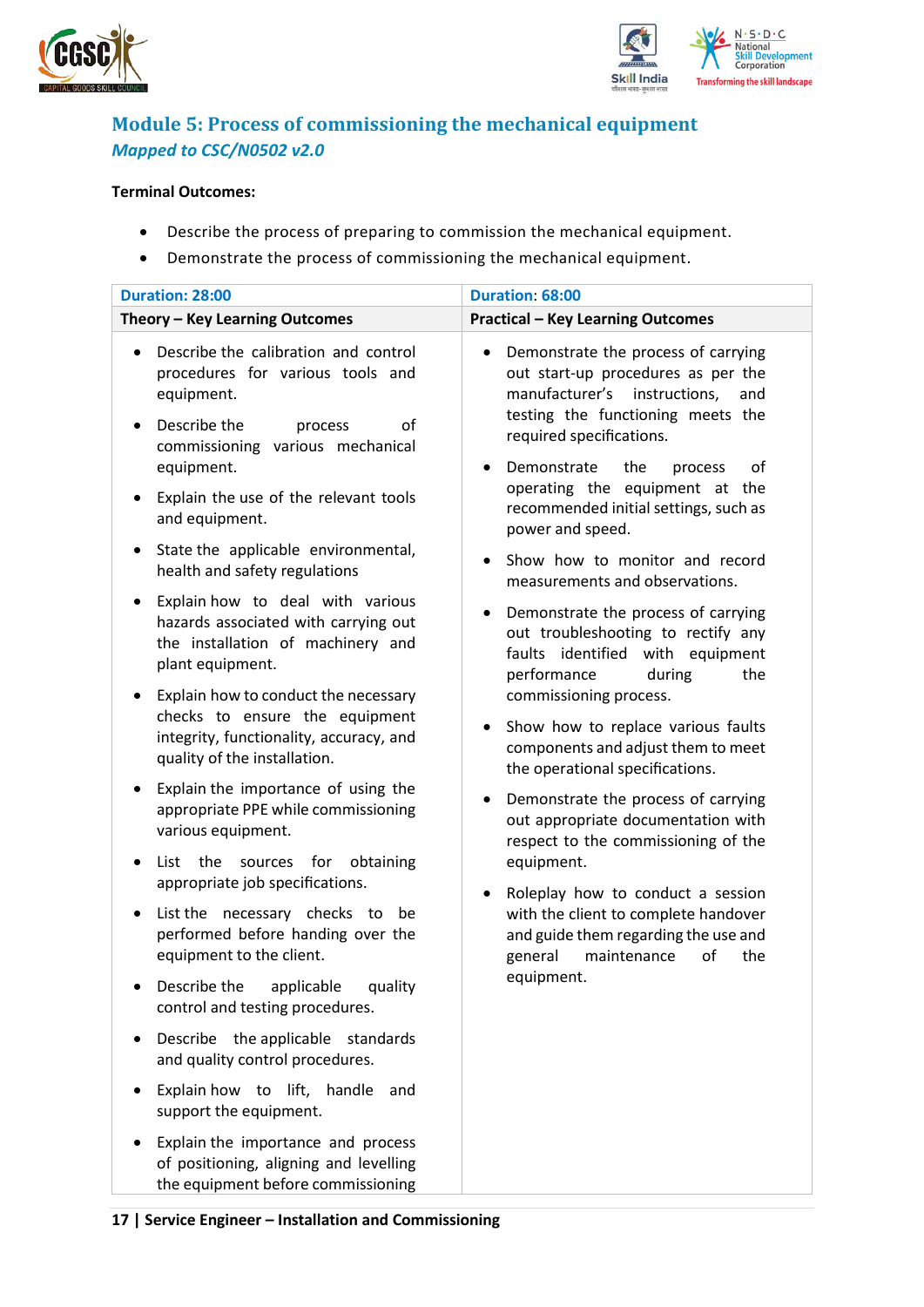![](_page_17_Picture_0.jpeg)

![](_page_17_Picture_1.jpeg)

#### it.

- Describe different methods of connecting the mechanical power transmission devices.
- Explain how to dispose of industrial waste safely.

#### **Classroom Aids**

Training Kit (Trainer Guide, Presentations). Whiteboard, Marker, Projector, Laptop

#### **Tools, Equipment and Other Requirements**

Linear Measuring Instruments, Speed Measuring Devices, Multimeter, Continuity Tester, Pressure Testing Devices, Flow Testing Devices, Linear Measuring Instruments, Personal Protective Equipment (PPE)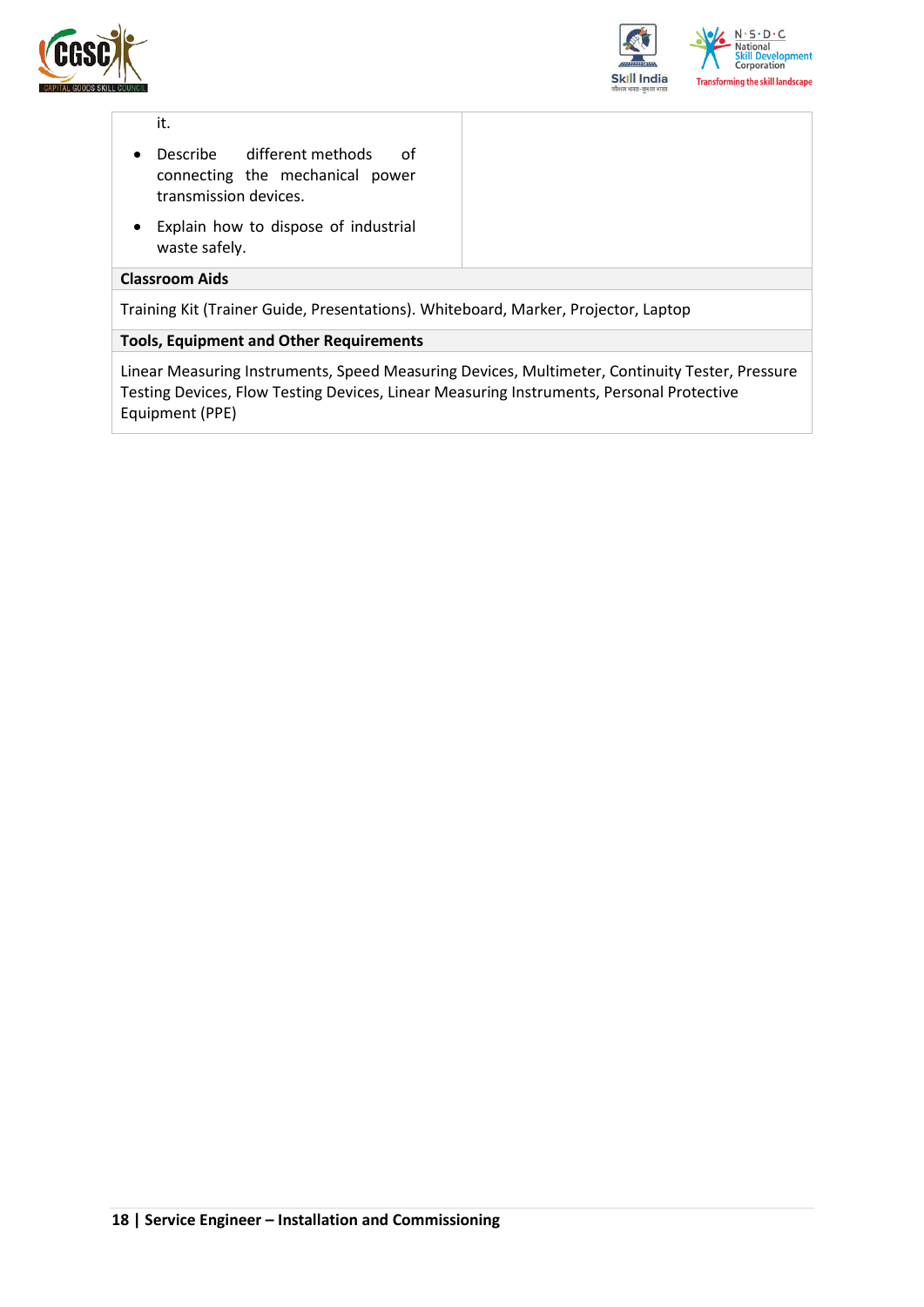![](_page_18_Picture_0.jpeg)

![](_page_18_Picture_1.jpeg)

## <span id="page-18-0"></span>**Module 6: Process of providing the breakdown service for mechanical equipment** *Mapped to CSC/N0503 v2.0*

#### **Terminal Outcomes:**

• Describe the process of identifying the fault.

**19 | Service Engineer – Installation and Commissioning**

- Describe the process of preparing for carrying out repair and maintenance.
- Demonstrate the process of carrying out repair and maintenance.

| Duration: 28:00                                                                                                                                                                                                                                                                                                                                                                                                                                                                                                                                                                                                                                                                                                                                                                                                                                                                                                                                                                                                                                                                                                                                                                                                                  | Duration: 66:00                                                                                                                                                                                                                                                                                                                                                                                                                                                                                                                                                                                                                                                                                                                                                                                   |
|----------------------------------------------------------------------------------------------------------------------------------------------------------------------------------------------------------------------------------------------------------------------------------------------------------------------------------------------------------------------------------------------------------------------------------------------------------------------------------------------------------------------------------------------------------------------------------------------------------------------------------------------------------------------------------------------------------------------------------------------------------------------------------------------------------------------------------------------------------------------------------------------------------------------------------------------------------------------------------------------------------------------------------------------------------------------------------------------------------------------------------------------------------------------------------------------------------------------------------|---------------------------------------------------------------------------------------------------------------------------------------------------------------------------------------------------------------------------------------------------------------------------------------------------------------------------------------------------------------------------------------------------------------------------------------------------------------------------------------------------------------------------------------------------------------------------------------------------------------------------------------------------------------------------------------------------------------------------------------------------------------------------------------------------|
| Theory - Key Learning Outcomes                                                                                                                                                                                                                                                                                                                                                                                                                                                                                                                                                                                                                                                                                                                                                                                                                                                                                                                                                                                                                                                                                                                                                                                                   | <b>Practical - Key Learning Outcomes</b>                                                                                                                                                                                                                                                                                                                                                                                                                                                                                                                                                                                                                                                                                                                                                          |
| State the applicable safe working<br>٠<br>practices to be followed during the<br>repair and maintenance activities.<br>Explain how to minimise the hazards<br>٠<br>associated with carrying out repair<br>and maintenance services, such as<br>dealing with stored pressure/force;<br>use of power tools and equipment;<br>repair and replacement of sharp<br>components, etc.<br>Explain the importance of ensuring<br>that only trained personnel carry out<br>the<br>assist<br>in<br>repair<br>or<br>and<br>maintenance of equipment.<br>State the<br>applicable<br>quality<br>and<br>safety standards.<br>Explain how<br>various<br>mechanical<br>equipment functions, along with the<br>purpose of various units/components<br>in the equipment and how they<br>interact.<br>Explain the applicable isolation and<br>٠<br>lock-off procedures for different<br>mechanical equipment.<br>Describe the<br>procedures<br>be<br>to<br>٠<br>followed for investigating the faults,<br>and how to deal with intermittent<br>faults.<br>List the possible causes for various<br>faults.<br>List the<br>relevant<br>components,<br>materials and consumables required<br>for the repair and maintenance of<br>mechanical equipment. | Demonstrate<br>how<br>conduct<br>to<br>relevant checks on the equipment to<br>test its performance and determine<br>cause of the issue<br>the<br>being<br>experienced.<br>Demonstrate the process of carrying<br>٠<br>out the repair and maintenance of<br>the equipment according to the<br>manufacturer's instructions.<br>Show how to replace the faulty<br>components<br>appropriately<br>and<br>secure them appropriately.<br>Demonstrate how to reassemble the<br>equipment after carrying out repair<br>and maintenance activities.<br>Show how to test the performance of<br>the equipment after reassembling it<br>and carry out troubleshooting for any<br>issues identified.<br>Prepare sample records with respect<br>$\bullet$<br>to the repair and maintenance of the<br>equipment. |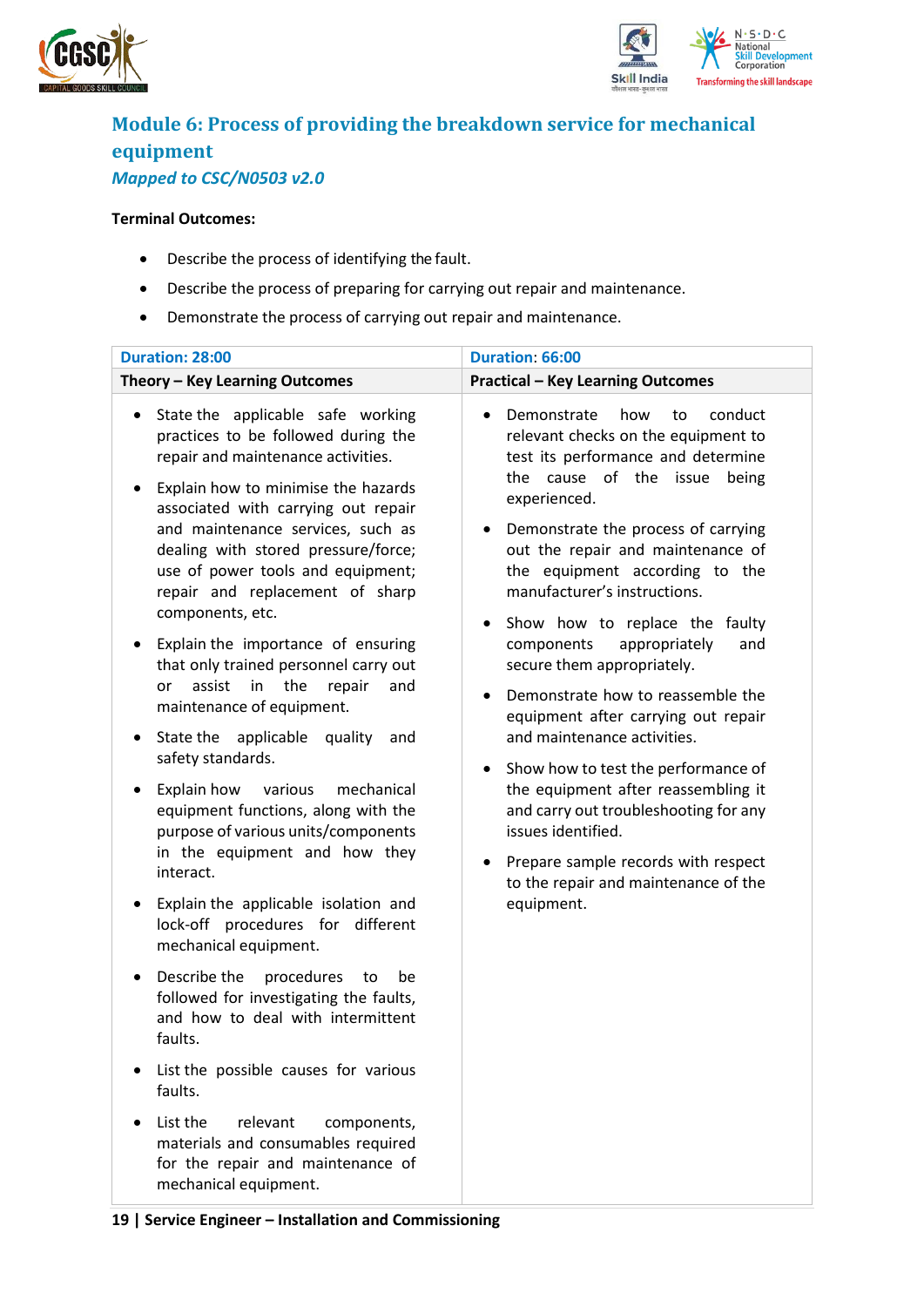![](_page_19_Picture_0.jpeg)

![](_page_19_Picture_1.jpeg)

 $N \cdot S \cdot D \cdot C$ **National Skill Development**<br>Corporation **Transforming the skill landscape** 

- Explain the recommended sequence to be followed for dismantling/reassembling different types of mechanical equipment.
- Explain how to identify wear and tear or damage in various mechanical equipment components and ensure they are fit for purpose.
- Explain how to determine if the removed components are fit for purpose, and the need to replace them.
- Explain the use of various aids for equipment testing and fault diagnosis such as manufacturer's manual, layout diagram, flow charts, fault analysis charts, etc.
- Explain the use of relevant testing devices such as thermal indicator, dial test indicator, torque measuring devices, self-diagnostic, and relevant testing devices.
- Explain how to make relevant adjustments to components/assemblies to ensure their smooth functioning.
- Explain the importance of making `off-load' checks before running the equipment under power.
- Explain the importance of carrying out appropriate documentation and/ the respect to repair and maintenance such as breakdown report, service report, conformance report.
- •
- List various problems associated with mechanical equipment components, such as pumps, process control valves, compressor, etc.
- •
- Explain how to interpret first and third angle drawings, imperial and metric systems of measurement, workpiece reference points.
- List various components, materials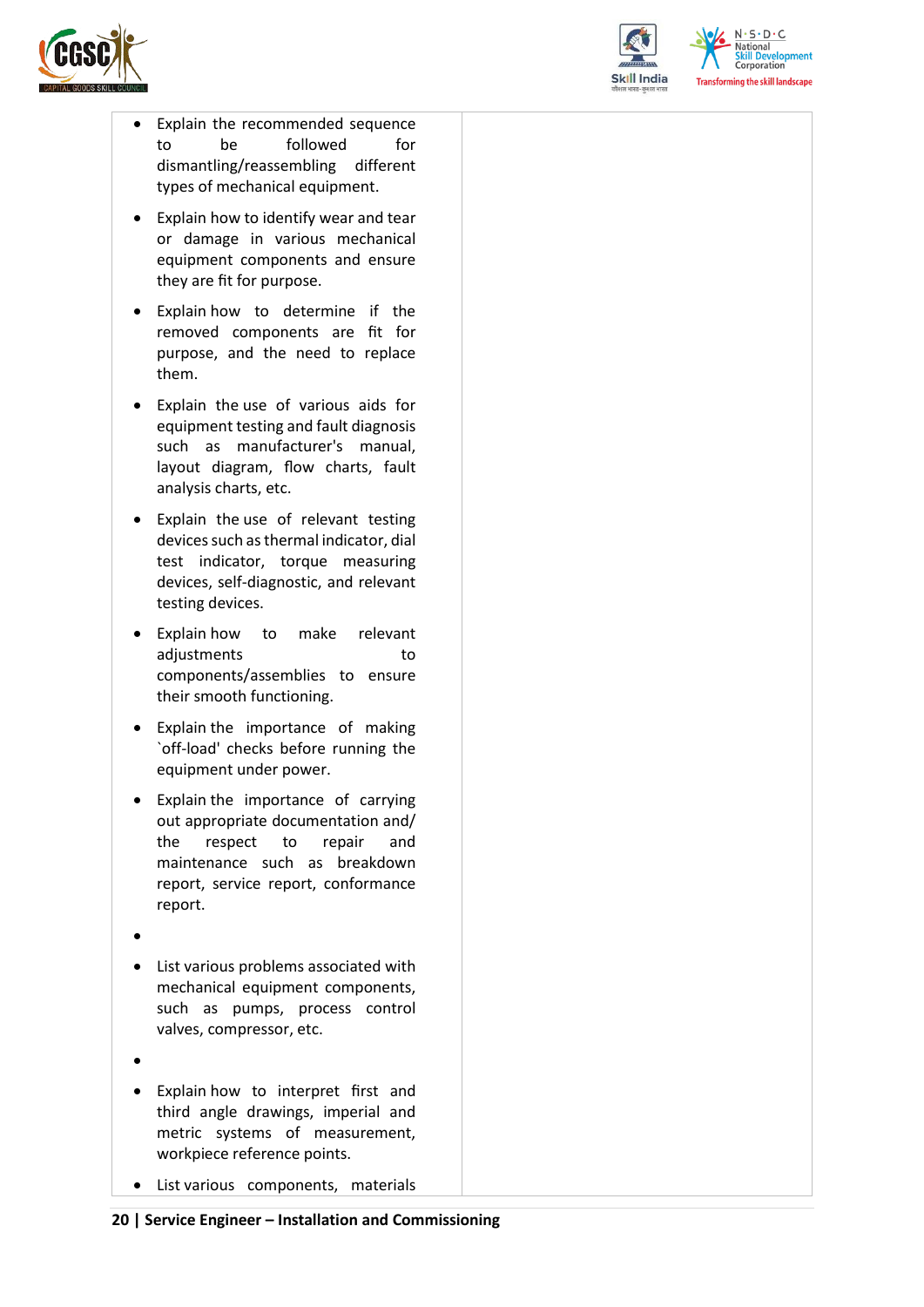![](_page_20_Picture_0.jpeg)

![](_page_20_Picture_1.jpeg)

and machine consumables required for the repair and maintenance of mechanical equipment.

- Explain the fault diagnostic techniques that can be used to help identify problems with the equipment such as half-split technique, emergent sequence, unit substitution, six-point technique, etc.
- Explain the relevant techniques used to dismantle mechanical equipment in order to replace defective components.
- List the common issues encountered with electrical connections in mechanical equipment and how to resolve them.
- Explain how to repair various electronic components used in the mechanical equipment.

#### **Classroom Aids**

Training Kit (Trainer Guide, Presentations). Whiteboard, Marker, Projector, Laptop

#### **Tools, Equipment and Other Requirements**

Straight Edges, Feeler Gauge, Spirit Levels, Mandrels, Dial Test Indicator, Meter Tape, Vernier Calliper, Micrometer, Depth Gauge, Plumb Line, Taut Wires, Tension Meter, Customized Gauges, Pressure Testing Device, Flow Testing Device, Multimeter, Continuity Tester, PLC/PC Equipment, Spanners, Wrenches, Crow Bars, Autocollimator, Gearbox, Machine Tools, Engine, Pump, Process Control Valves, Compressor, Work Holding Devices, Personal Protective Equipment (PPE)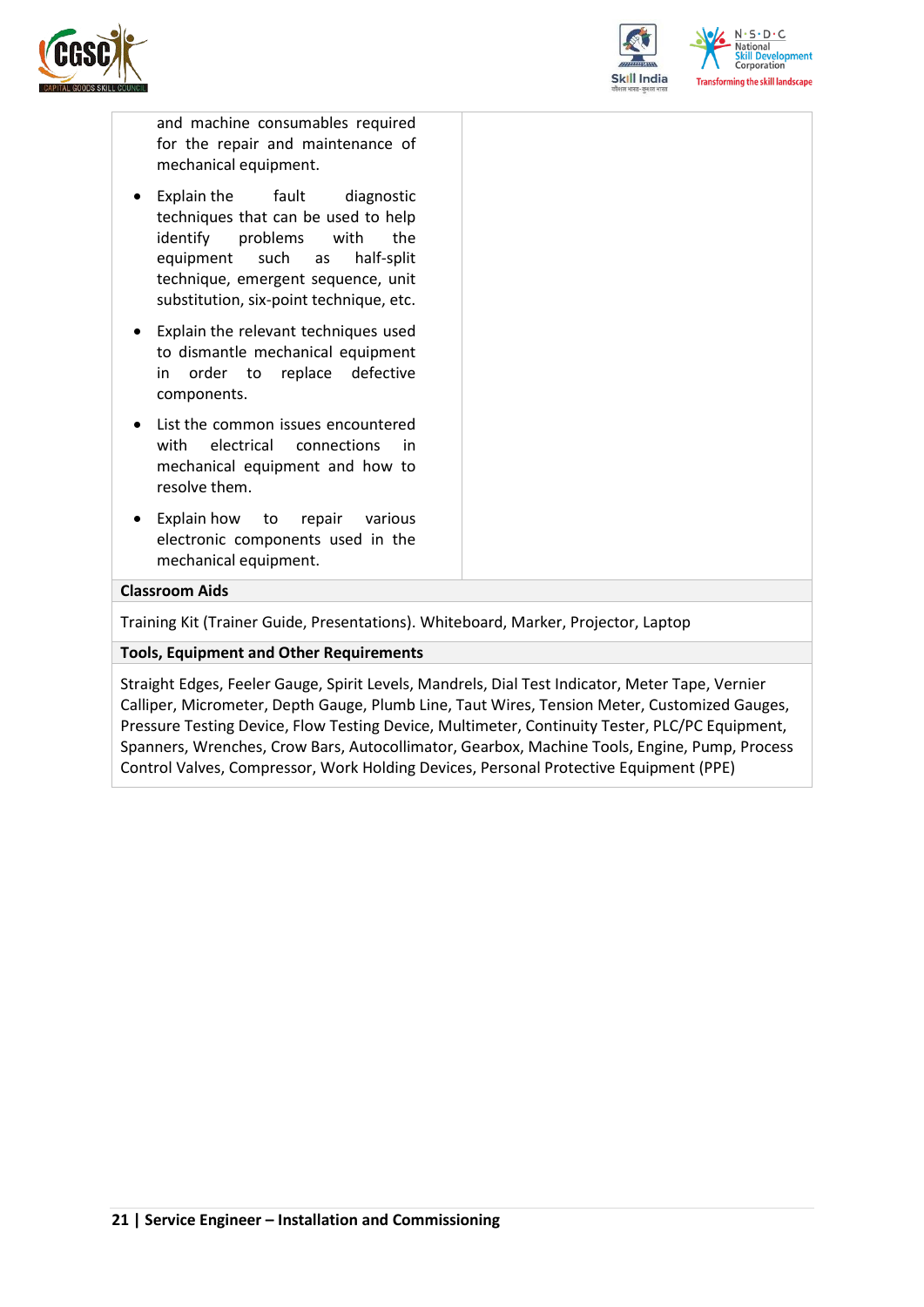![](_page_21_Picture_0.jpeg)

![](_page_21_Picture_1.jpeg)

## **Annexure**

## <span id="page-21-1"></span><span id="page-21-0"></span>**Trainer Requirements**

| <b>Trainer Prerequisites</b>  |                                                    |                                               |                                                                 |                            |                       |                                                                     |
|-------------------------------|----------------------------------------------------|-----------------------------------------------|-----------------------------------------------------------------|----------------------------|-----------------------|---------------------------------------------------------------------|
| <b>Minimum</b><br>Educational | Specialization                                     | <b>Relevant Industry</b><br><b>Experience</b> |                                                                 | <b>Training Experience</b> |                       | <b>Remarks</b>                                                      |
| Qualification                 |                                                    | Years                                         | <b>Specialization</b>                                           | <b>Years</b>               | <b>Specialization</b> |                                                                     |
| Diploma<br>/Degree            | Diploma<br>/Degree in<br>Mechanical<br>Engineering | 4                                             | Service<br>Engineer $-$<br>Installation<br>and<br>Commissioning | 0                          |                       | Practical skills and<br>knowledge required<br>in the relevant field |

| <b>Trainer Certification</b>                                                                                                                        |                                                                                                                                                                                          |  |  |
|-----------------------------------------------------------------------------------------------------------------------------------------------------|------------------------------------------------------------------------------------------------------------------------------------------------------------------------------------------|--|--|
| <b>Domain Certification</b>                                                                                                                         | <b>Platform Certification</b>                                                                                                                                                            |  |  |
| Certified for Job Role: "Service Engineer -<br>Installation and Commissioning" mapped to QP:<br>"CSC/Q0502, v1.0". Minimum accepted score is<br>80% | Recommended that the Trainer is certified for the<br>Job Role: "Trainer", mapped to the Qualification<br>Pack: "MEP/Q0102". Minimum accepted as per<br>respective SSC guidelines is 80%. |  |  |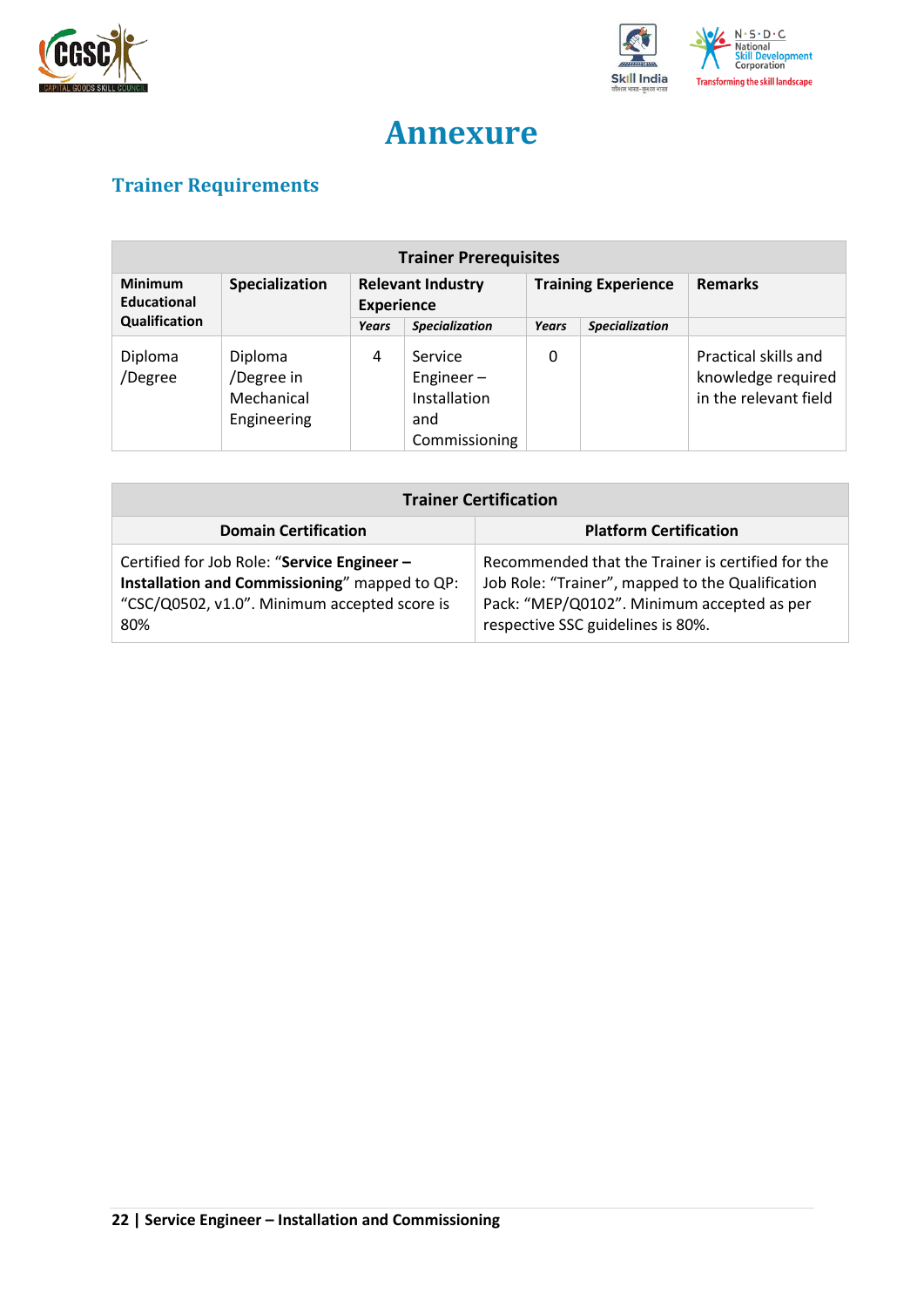![](_page_22_Picture_0.jpeg)

![](_page_22_Picture_1.jpeg)

## <span id="page-22-0"></span>**Assessor Requirements**

| <b>Assessor Prerequisites</b> |                                                 |                                               |                                                         |                                                 |                       |                                                                              |
|-------------------------------|-------------------------------------------------|-----------------------------------------------|---------------------------------------------------------|-------------------------------------------------|-----------------------|------------------------------------------------------------------------------|
| <b>Minimum</b><br>Educational | Specialization                                  | <b>Relevant Industry</b><br><b>Experience</b> |                                                         | <b>Training/Assessment</b><br><b>Experience</b> |                       | <b>Remarks</b>                                                               |
| Qualification                 |                                                 | Years                                         | <b>Specialization</b>                                   | Years                                           | <b>Specialization</b> |                                                                              |
| Diploma<br>/Degree            | Diploma /Degree<br>in Mechanical<br>Engineering | 4                                             | Service Engineer<br>- Installation and<br>Commissioning | 0                                               |                       | Practical skills<br>and<br>knowledge<br>required in<br>the relevant<br>field |

| <b>Assessor Certification</b>                                                                                                                       |                                                                                                                                 |  |  |
|-----------------------------------------------------------------------------------------------------------------------------------------------------|---------------------------------------------------------------------------------------------------------------------------------|--|--|
| <b>Domain Certification</b>                                                                                                                         | <b>Platform Certification</b>                                                                                                   |  |  |
| Certified for Job Role: "Service Engineer -<br>Installation and Commissioning" mapped to<br>QP: "CSC/Q0502, v1.0". Minimum accepted<br>score is 80% | Certified for the Job Role: "Assessor", mapped<br>to the Qualification Pack: "MEP/Q2701, v1.0", with a<br>minimum score of 80%. |  |  |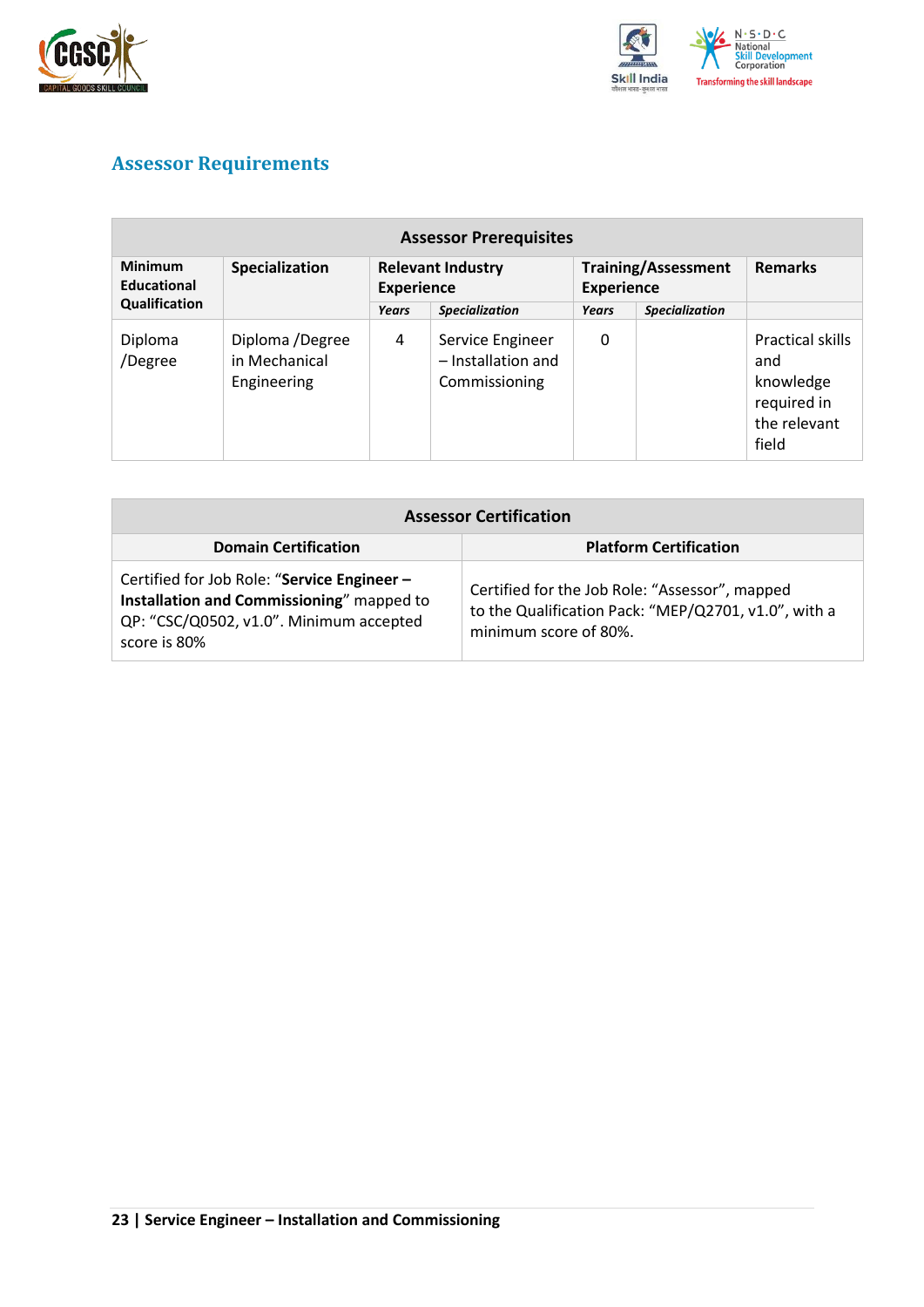![](_page_23_Picture_0.jpeg)

![](_page_23_Picture_1.jpeg)

### <span id="page-23-0"></span>**Assessment Strategy**

- 1. Assessment System Overview:
	- Batches assigned to the assessment agencies for conducting the assessment on SDMS/SIP or email
	- Assessment agencies send the assessment confirmation to VTP/TC looping SSC
	- The assessment agency deploys the ToA certified Assessor for executing the assessment
	- SSC monitors the assessment process & records
- 2. Testing Environment

To ensure a conducive environment for conducting a test, the trainer will:

- Confirm that the centre is available at the same address as mentioned on SDMS or SIP
- Check the duration of the training.
- Check the Assessment Start and End time to be 10 a.m. and 5 p.m. respectively
- Ensure there are 2 Assessors if the batch size is more than 30.
- Check that the allotted time to the candidates to complete Theory & Practical Assessment is correct.
- Check the mode of assessment—Online (TAB/Computer) or Offline (OMR/PP).
- Confirm the number of TABs on the ground are correct to execute the Assessment smoothly.
- Check the availability of the Lab Equipment for the particular Job Role.
- 3. Assessment Quality Assurance levels / Framework:
	- Question papers created by the Subject Matter Experts (SME)
	- Question papers created by the SME verified by the other subject Matter Experts
	- Questions are mapped with NOS and PC
	- Question papers are prepared considering that levels 1 to 3 are for the unskilled & semiskilled individuals, and levels 4 and above are for the skilled, supervisor & higher management
	- The assessor must be ToA certified and the trainer must be ToT Certified
	- The assessment agency must follow the assessment guidelines to conduct the assessment
- 4. Types of evidence or evidence-gathering protocol:
	- Time-stamped & geotagged reporting of the assessor from assessment location
	- Centre photographs with signboards and scheme-specific branding
	- Biometric or manual attendance sheet (stamped by TP) of the trainees during the training period
	- Time-stamped & geotagged assessment (Theory + Viva + Practical) photographs & videos
- 5. Method of verification or validation:

To verify the details submitted by the training centre, the assessor will undertake:

- A surprise visit to the assessment location
- A random audit of the batch
- A random audit of any candidate
- 6. Method for assessment documentation, archiving, and access
	- To protect the assessment papers and information, the assessor will ensure:
		- Hard copies of the documents are stored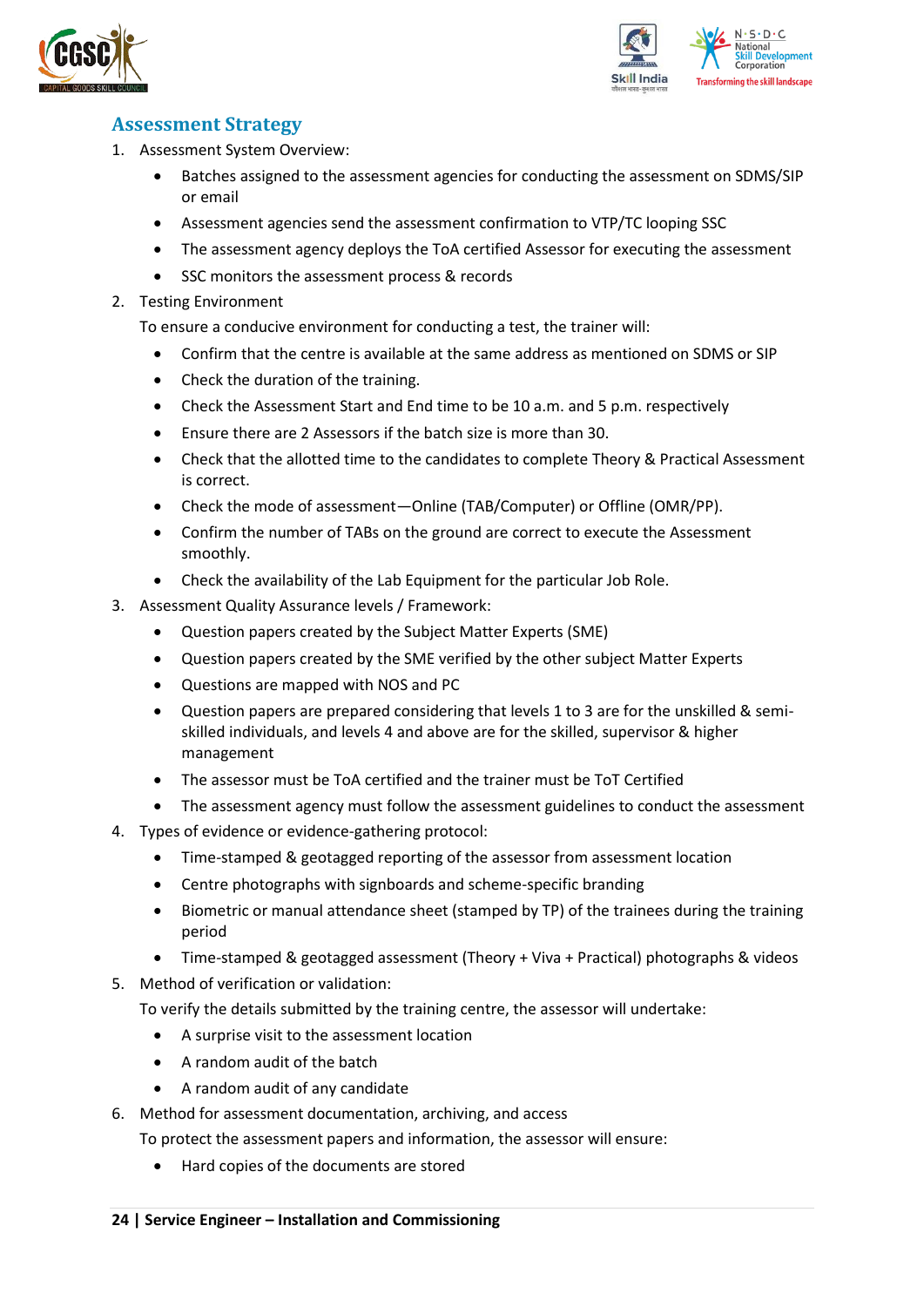![](_page_24_Picture_0.jpeg)

![](_page_24_Picture_1.jpeg)

- Soft copies of the documents & photographs of the assessment are uploaded/accessed from Cloud Storage
- Soft copies of the documents & photographs of the assessment are stored on the Hard drive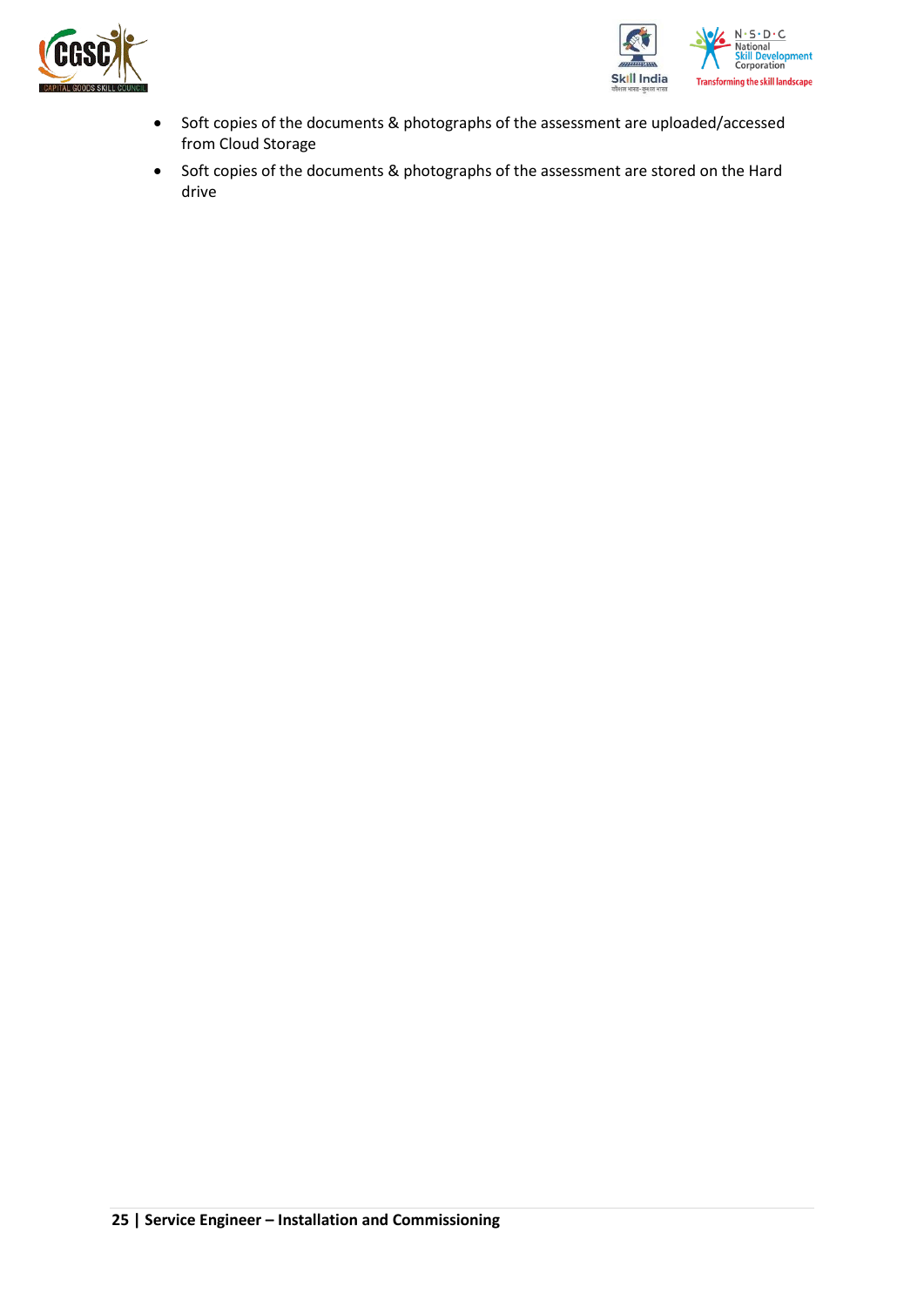![](_page_25_Picture_0.jpeg)

![](_page_25_Picture_1.jpeg)

## <span id="page-25-0"></span>**References**

## <span id="page-25-1"></span>**Glossary**

| <b>Term</b>                  | <b>Description</b>                                                                                                                                                                                                                                                                                                                                |
|------------------------------|---------------------------------------------------------------------------------------------------------------------------------------------------------------------------------------------------------------------------------------------------------------------------------------------------------------------------------------------------|
| <b>Declarative knowledge</b> | Declarative knowledge refers to facts, concepts and principles that need to<br>be known and/or understood in order to accomplish a task or to solve a<br>problem.                                                                                                                                                                                 |
| <b>Key Learning</b>          | The key learning outcome is the statement of what a learner needs to know,<br>understand and be able to do in order to achieve the terminal outcomes. A<br>set of key learning outcomes will make up the training outcomes. Training<br>outcome is specified in terms of knowledge, understanding (theory) and<br>skills (practical application). |
| (M) TLO                      | On-the-job training (Mandatory); trainees are mandated to complete<br>specified hours of training on-site                                                                                                                                                                                                                                         |
| OJT (R)                      | On-the-job training (Recommended); trainees are recommended the<br>specified hours of training on-site                                                                                                                                                                                                                                            |
| <b>Procedural Knowledge</b>  | Procedural knowledge addresses how to do something, or how to perform a                                                                                                                                                                                                                                                                           |
| <b>Training Outcome</b>      | Training outcome is a statement of what a learner will know, understand<br>and be able to do upon the completion of the training.                                                                                                                                                                                                                 |
| <b>Terminal Outcome</b>      | The terminal outcome is a statement of what a learner will know,<br>understand and be able to do upon the completion of a module. A set of<br>terminal outcomes help to achieve the training outcome.                                                                                                                                             |